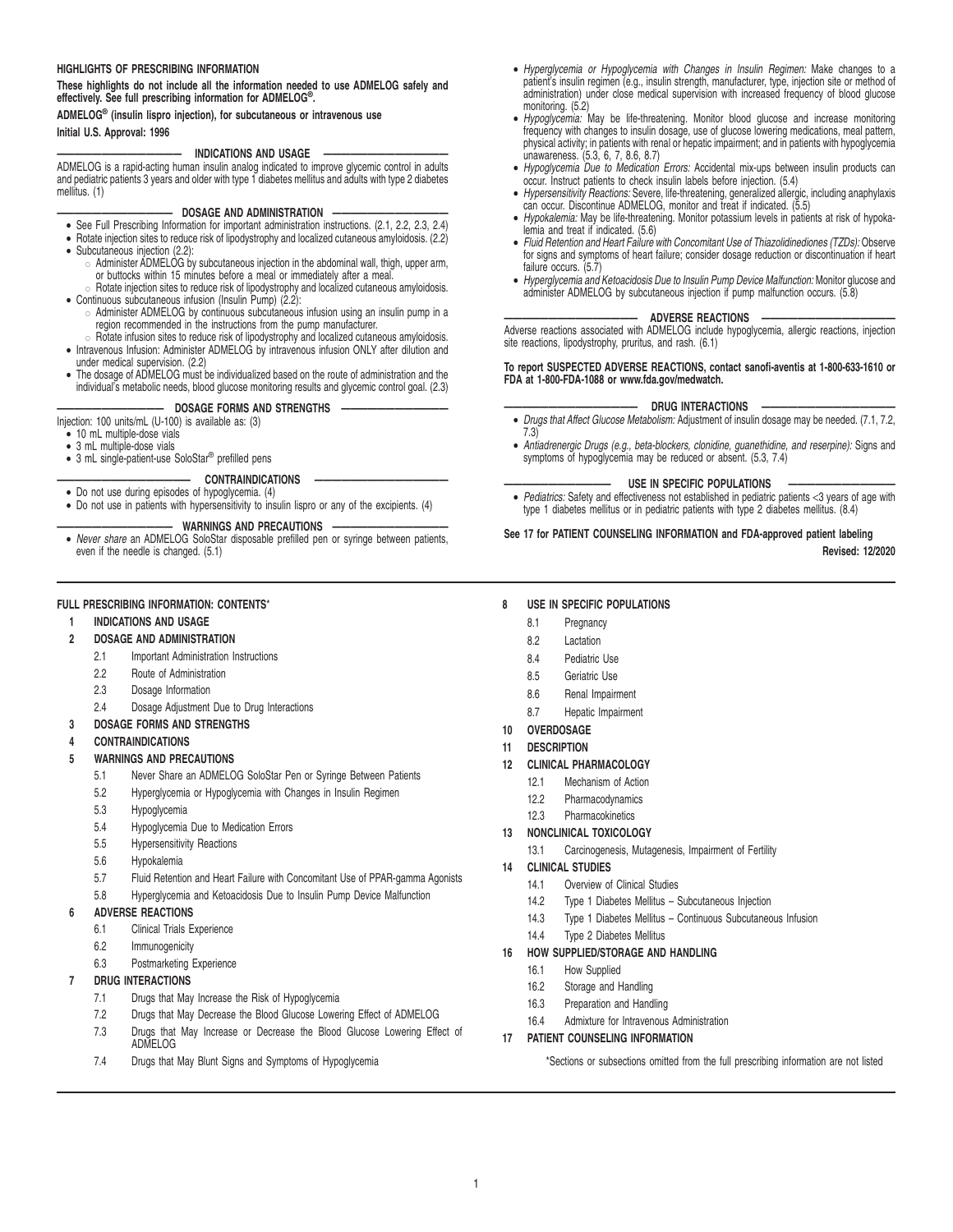#### **FULL PRESCRIBING INFORMATION 1 INDICATIONS AND USAGE**

ADMELOG is indicated to improve glycemic control in adults and pediatric patients 3 years and older with type 1 diabetes mellitus and adults with type 2 diabetes mellitus.

# **2** DOSAGE AND ADMINISTRATION<br>2.1 Important Administration Instruct

- **2.1 Important Administration Instructions**
- Always check insulin labels before administration [see Warnings and Precautions (5.4)].
- Inspect ADMELOG visually before use. It should appear clear and colorless. Do not use ADMELOG if particulate matter or coloration is seen.
- Use ADMELOG SoloStar prefilled pen with caution in patients with visual impairment who may rely on audible clicks to dial their dose.
- Do NOT mix ADMELOG with other insulins when administering using a continuous subcutaneous infusion pump.

# **2.2 Route of Administration**

- Subcutaneous Injection
- Administer the dose of ADMELOG within fifteen minutes before a meal or immediately after a meal.
- ADMELOG administered by subcutaneous injection should generally be used in regimens with intermediate or long-acting insulin.
- ADMELOG should be administered by subcutaneous injection in the abdominal wall, thigh, upper arm, or buttocks. Rotate injection site within the same region (abdomen, thigh, upper arm, or buttocks) from one injection to the next to reduce the risk of lipodystrophy and localized cutaneous amyloidosis. Do not inject into areas of lipodystrophy or localized cutaneous amyloidosis [see Warnings and Precautions (5.2), Adverse Reactions (6)].
- During changes to a patient's insulin regimen, increase the frequency of blood glucose monitoring [see Warnings and Precautions (5.2)].
- The ADMELOG SoloStar prefilled pen dials in 1-unit increments.

#### Continuous Subcutaneous Infusion (Insulin Pump)

- Administer ADMELOG by continuous subcutaneous infusion in a region recommended in the instructions from the pump manufacturer. Rotate infusion sites within the same region to reduce the risk of lipodystrophy and localized cutaneous amyloidosis. Do not inject into areas of<br>lipodystrophy or localized cutaneous amyloidosis [see Warnings and Precautions (5.2), Adverse Reactions (6)].
- During changes to a patient's insulin regimen, increase the frequency of blood glucose monitoring [see Warnings and Precautions (5.2)].
- Follow healthcare provider recommendations when setting basal and mealtime infusion rate.
- Do NOT dilute or mix ADMELOG when administering by continuous subcutaneous infusion.
- Change ADMELOG in the pump reservoir at least every 7 days.
- Change the infusion sets and the infusion set insertion site at least every 3 days.
- Do NOT expose ADMELOG in the pump reservoir to temperatures greater than 98.6°F (37°C).
- Use ADMELOG in accordance with the insulin infusion pump systems instructions for use. See the insulin infusion pump system labeling to determine if ADMELOG can be used with the pump system.

#### Intravenous Administration

- Dilute ADMELOG to concentrations from 0.1 unit/mL to 1 unit/mL using 0.9% sodium chloride.
- Administer ADMELOG intravenously ONLY under medical supervision with close monitoring of blood glucose and potassium levels to avoid hypoglycemia and hypokalemia [see Warnings and Precautions (5.3, 5.6) and How Supplied/Storage and Handling (16.4)].

#### **2.3 Dosage Information**

- Individualize and adjust the dosage of ADMELOG based on route of administration, the individual's metabolic needs, blood glucose monitoring results, and glycemic control goal.
- Dosage adjustments may be needed with changes in physical activity, changes in meal patterns (i.e., macronutrient content or timing of food intake), changes in renal or hepatic function, or during<br>acute illness *[see Warnings and Precautions (5.2, 5.3) and Use in Specific Populations (8.6, 8.7)]*. • If changing patients from another insulin lispro product to ADMELOG, the dose of ADMELOG
- should be the same as the other insulin lispro product [see Warnings and Precautions (5.2)].

## **2.4 Dosage Adjustment Due to Drug Interactions**

- Dosage adjustment may be needed when ADMELOG is coadministered with certain drugs [see Drug Interactions (7)].
- Dosage adjustment may be needed when switching from another insulin to ADMELOG [see Warnings and Precautions (5.2)].
- **Do NOT mix** ADMELOG with any other insulin.

#### **3 DOSAGE FORMS AND STRENGTHS**

Insulin lispro injection 100 units per mL (U-100) is available as:

- 10 mL multiple-dose vials
- 3 mL multiple-dose vials
- 3 mL single patient use SoloStar prefilled pens
- **4 CONTRAINDICATIONS**
- ADMELOG is contraindicated:
- during episodes of hypoglycemia.
- in patients who are hypersensitive to insulin lispro or to any of the excipients. **5 WARNINGS AND PRECAUTIONS**

## **5.1 Never Share an ADMELOG SoloStar Pen or Syringe Between Patients**

ADMELOG SoloStar prefilled pen must never be shared between patients, even if the needle is changed. Patients using ADMELOG vials must never share needles or syringes with another person. Sharing poses a risk for transmission of blood-borne pathogens.

# **5.2 Hyperglycemia or Hypoglycemia with Changes in Insulin Regimen**

Changes in an insulin regimen (e.g., insulin strength, manufacturer, type, injection site or method of<br>administration) may affect glycemic control and predispose to hypoglycemia *[see Warnings and* Precautions (5.3)] or hyperglycemia. Repeated insulin injections into areas of lipodystrophy or localized cutaneous amyloidosis have been reported to result in hyperglycemia; and a sudden change in the injection site (to unaffected area) has been reported to result in hypoglycemia [see Adverse Reactions (6)].

Make any changes to a patient's insulin regimen under close medical supervision with increased frequency of blood glucose monitoring. Advise patients who have repeatedly injected into areas of lipodystrophy or localized cutaneous amyloidosis to change the injection site to unaffected areas and closely monitor for hypoglycemia. For patients with type 2 diabetes, dosage adjustments of concomitant anti-diabetic products may be needed.

#### **5.3 Hypoglycemia**

Hypoglycemia is the most common adverse reaction associated with insulins, including ADMELOG. Severe hypoglycemia can cause seizures, may be life-threatening, or cause death. Hypoglycemia can impair concentration ability and reaction time; this may place an individual and others at risk in situations where these abilities are important (e.g., driving or operating other machinery).

Hypoglycemia can happen suddenly, and symptoms may differ in each individual and change over time in the same individual. Symptomatic awareness of hypoglycemia may be less pronounced in patients with longstanding diabetes, in patients with diabetic nerve disease, in patients using medications that block the sympathetic nervous system (e.g., beta-blockers) [see Drug Interactions (7)], or in patients who experience recurrent hypoglycemia.

### Risk Factors for Hypoglycemia

The risk of hypoglycemia after an injection is related to the duration of action of the insulin and, in general, is highest when the glucose lowering effect of the insulin is maximal. As with all insulin preparations, the glucose lowering effect time course of ADMELOG may vary in different individuals or at different times in the same individual and depends on many conditions, including the area of injection as well as the injection site blood supply and temperature [see Clinical Pharmacology (12.2)]. Other factors which may increase the risk of hypoglycemia include changes in meal pattern (e.g., macronutrient content or timing of meals), changes in level of physical activity, or changes to coadministered medication [see Drug Interactions (7)]. Patients with renal or hepatic impairment may be at higher risk of hypoglycemia [see Use in Specific Populations (8.6, 8.7)].

# Risk Mitigation Strategies for Hypoglycemia

Patients and caregivers must be educated to recognize and manage hypoglycemia. Self-monitoring of blood glucose plays an essential role in the prevention and management of hypoglycemia. In patients at higher risk for hypoglycemia and patients who have reduced symptomatic awareness of hypoglycemia, increased frequency of blood glucose monitoring is recommended.

#### **5.4 Hypoglycemia Due to Medication Errors**

Accidental mix-ups between basal insulin products and other insulins, particularly rapid-acting insulins, have been reported. To avoid medication errors between ADMELOG and other insulins, instruct patients to always check the insulin label before each injection.

#### **5.5 Hypersensitivity Reactions**

Severe, life-threatening, generalized allergic reactions, including anaphylaxis, can occur with insulin products, including ADMELOG. If hypersensitivity reactions occur, discontinue ADMELOG; treat per standard of care and monitor until symptoms and signs resolve [see Adverse Reactions (6.1)]. ADMELOG is contraindicated in patients who have had hypersensitivity reactions to insulin lispro or any of the excipients [see Contraindications (4)].

#### **5.6 Hypokalemia**

All insulin products, including ADMELOG, cause a shift in potassium from the extracellular to intracellular space, possibly leading to hypokalemia. Untreated hypokalemia may cause respiratory paralysis, ventricular arrhythmia, and death. Monitor potassium levels in patients at risk for hypokalemia if indicated (e.g., patients using potassium-lowering medications, patients taking medications sensitive to serum potassium concentrations).

### **5.7 Fluid Retention and Heart Failure with Concomitant Use of PPAR-gamma Agonists**

Thiazolidinediones (TZDs), which are peroxisome proliferator-activated receptor (PPAR)-gamma agonists, can cause dose-related fluid retention, particularly when used in combination with insulin. Fluid retention may lead to or exacerbate heart failure. Patients treated with insulin, including ADMELOG, and a PPAR-gamma agonist should be observed for signs and symptoms of heart failure. If heart failure develops, it should be managed according to current standards of care, and discontinuation or dose reduction of the PPAR-gamma agonist must be considered.

# **5.8 Hyperglycemia and Ketoacidosis Due to Insulin Pump Device Malfunction**

Malfunction of the insulin pump or insulin infusion set or insulin degradation can rapidly lead to hyperglycemia and ketoacidosis. Prompt identification and correction of the cause of hyperglycemia or ketosis is necessary. Interim subcutaneous injections with ADMELOG may be required. Patients using continuous subcutaneous insulin infusion pump therapy must be trained to administer insulin by injection and have alternate insulin therapy available in case of pump failure [see How Supplied/Storage and Handling (16.2) and Patient Counseling Information (17)].

#### **6 ADVERSE REACTIONS**

- The following adverse reactions are also discussed elsewhere:
- Hypoglycemia [see Warnings and Precautions (5.3)]
- Hypersensitivity and allergic reactions [see Warnings and Precautions (5.5)]
- Hypokalemia [see Warnings and Precautions  $(5.6)$ ]

### **6.1 Clinical Trials Experience**

Because clinical trials are conducted under widely varying conditions, adverse reaction rates observed in the clinical trials of a drug cannot be directly compared to rates in the clinical trials of another drug and may not reflect the rates observed in practice.

Two clinical trials with ADMELOG were conducted: one in patients with type 1 diabetes and one in patients with type 2 diabetes [see Clinical Studies (14)].

The data in Table 1 reflect the exposure of 252 patients with type 1 diabetes to ADMELOG with mean exposure duration of 49 weeks. The type 1 diabetes population had the following characteristics: Mean age was 43 years and mean duration of diabetes was 20 years. Fifty-nine percent were male, 80% were White, 6% were Black or African American and 7% were Hispanic. At baseline, the mean eGFR was 90 mL/min/1.73 m<sup>2</sup> and 49% of patients had eGFR ≥90 mL/min/1.73 m<sup>2</sup>. The mean BMI was 26 kg/m<sup>2</sup>. The mean HbA1c at baseline was 8.07%.

Two hundred fifty-three patients with type 2 diabetes were exposed to ADMELOG with mean exposure duration of 25 weeks. The type 2 diabetes population had the following characteristics: Mean age was 62 years and mean duration of diabetes was 17 years. Fifty-four percent were male, 90% were White, 6% were Black or African American and 17% were Hispanic. At baseline, the mean eGFR was 77 mL/min/1.73 m<sup>2</sup> and 27% of patients had eGFR ≥90 mL/min/1.73 m<sup>2</sup>. The mean BMI was 32 kg/m<sup>2</sup>. The mean HbA1c at baseline was 7.99%.

Common adverse reactions were defined as reactions occurring in ≥5% of the population studied. Common adverse reactions (other than hypoglycemia) during a clinical trial in patients with type 1 diabetes mellitus are listed in Table 1. In a 26-week clinical trial in patients with type 2 diabetes mellitus, no adverse reactions (other than hypoglycemia) occurring in ≥5% of ADMELOG-treated patients (n=253) were observed.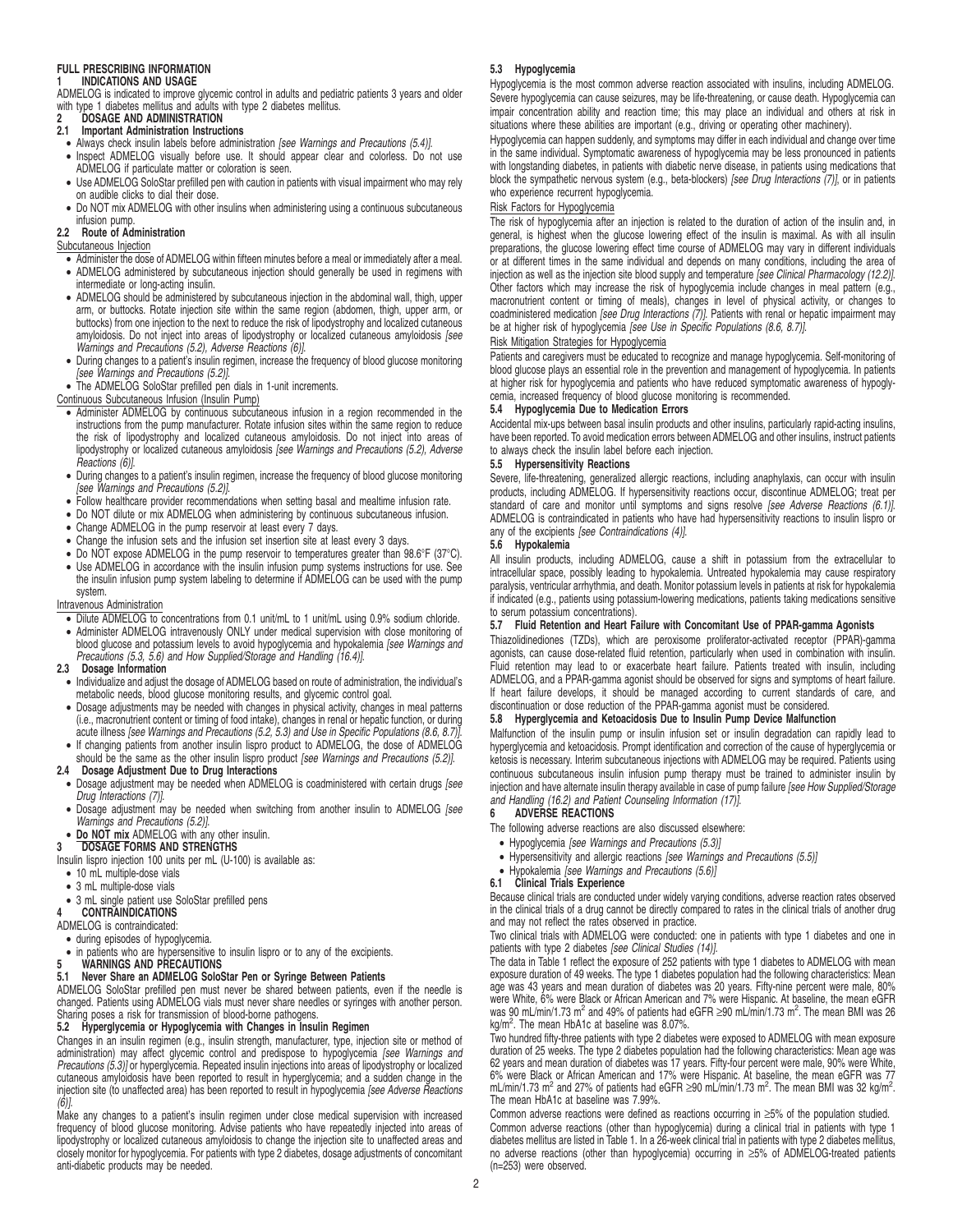#### **Table 1: Adverse Reactions Occurring in** ≥**5% of ADMELOG-Treated Patients with Type 1 Diabetes in a 52-Week Trial**

|                                   | ADMELOG + Insulin Glargine (100 units/mL), %<br>$(n=252)$ |
|-----------------------------------|-----------------------------------------------------------|
| Nasopharyngitis                   | 13.1%                                                     |
| Upper respiratory tract infection | 6.0%                                                      |

# Severe Hypoglycemia

Hypoglycemia is the most commonly observed adverse reaction in patients using insulin, including ADMELOG [see Warnings and Precautions (5.3)]. The rates of reported hypoglycemia depend on the definition of hypoglycemia used, diabetes type, insulin dose, intensity of glucose control, background therapies, and other intrinsic and extrinsic patient factors. For these reasons, comparing rates of hypoglycemia in clinical trials for ADMELOG with the incidence of hypoglycemia for other products may be misleading and also, may not be representative of hypoglycemia rates that will occur in clinical practice.

In the ADMELOG trials, severe hypoglycemia was defined as an event requiring assistance of another person to actively administer carbohydrate, glucagon, or other resuscitative actions. The incidence of severe hypoglycemia in patients receiving ADMELOG with type 1 diabetes mellitus and type 2 diabetes mellitus was 13.5% at 52 weeks and 2.4% at 26 weeks, respectively [see Clinical Studies (14)]. Insulin Initiation and Intensification of Glucose Control

# Intensification or rapid improvement in glucose control has been associated with a transitory, reversible ophthalmologic refraction disorder, worsening of diabetic retinopathy, and acute painful peripheral

neuropathy. However, long-term glycemic control decreases the risk of diabetic retinopathy and neuropathy. Lipodystrophy

# Long-term use of insulin, including ADMELOG, can cause lipodystrophy at the site of repeated insulin injections or infusion. Lipodystrophy includes lipohypertrophy (thickening of adipose tissue) and lipoatrophy (thinning of adipose tissue) and may affect insulin absorption. Rotate insulin injection or infusion sites within the same region to reduce the risk of lipodystrophy [see Dosage and Administration  $(2.2)$ ].

# Weight Gain

Weight gain can occur with insulin therapy, including ADMELOG, and has been attributed to the anabolic effects of insulin and the decrease in glucosuria.

#### Peripheral Edema

Insulin, including ADMELOG, may cause sodium retention and edema, particularly if previously poor metabolic control is improved by intensified insulin therapy.

#### Adverse Reactions with Continuous Subcutaneous Insulin Infusion (CSII)

In a randomized, open-label crossover study in adult patients with type 1 diabetes treated over two 4-week periods, the incidence of infusion set occlusions (defined as failure to correct hyperglycemia [plasma glucose ≥300 mg/dL] by insulin bolus via insulin pump) in ADMELOG-treated patients (n=25) was evaluated. Infusion-set occlusions were reported by 24% of patients.

In a randomized, 16-week, open-label, parallel design study of children and adolescents with type 1 diabetes, adverse event reports related to infusion-site reactions for another insulin lispro product, 100 units/mL, occurred in 21% of patients. The most frequently reported infusion site adverse events were infusion site erythema and infusion site reaction.

#### Allergic Reactions

Local allergy

As with any insulin therapy, patients taking ADMELOG may experience redness, swelling, or itching at the site of the injection. These minor reactions usually resolve in a few days to a few weeks, but in some occasions may require discontinuation of ADMELOG. In some instances, these reactions may be related to factors other than insulin, such as irritants in a skin cleansing agent or poor injection technique.

#### Systemic allergy

Severe, life-threatening, generalized allergy, including anaphylaxis, may occur with any insulin, including ADMELOG. Generalized allergy to insulin may cause whole body rash (including pruritus), dyspnea, wheezing, hypotension, tachycardia, or diaphoresis.

Localized reactions and generalized myalgias have been reported with injected metacresol, which is an excipient in ADMELOG [see Contraindications (4)].

#### **6.2 Immunogenicity**

Consistent with the potentially immunogenic properties of protein and peptide pharmaceuticals, patients treated with ADMELOG may develop anti-insulin antibodies. The detection of antibody formation is highly dependent on the sensitivity and specificity of the assay and may be influenced by several factors such as assay methodology, sample handling, timing of sample collection, concomitant medication, and underlying disease. For these reasons, the incidence of antibodies to ADMELOG in the studies described below cannot be directly compared with the incidence of antibodies in other studies or to other products.

In a 52-week study of ADMELOG in type 1 diabetes patients, 49.4% were positive at baseline and 22.6% had treatment-emergent ADA (i.e., either new ADA, or increase in titer of at least 4-fold).

In a 26-week study of ADMELOG in type 2 diabetes patients, 26.4% were positive at baseline and 18.8% had treatment-emergent ADA (i.e., either new ADA, or increase in titer of at least 4-fold).

#### **6.3 Postmarketing Experience**

The following additional adverse reactions have been identified during postapproval use of another insulin lispro product, 100 units/mL. Because these reactions are reported voluntarily from a population of uncertain size, it is not always possible to reliably estimate their frequency or establish a causal relationship to drug exposure.

Medication errors in which other insulins have been accidentally substituted for another insulin lispro product, 100 units/mL, have been identified during postapproval use [see Patient Counseling Information (17)].

Localized cutaneous amyloidosis at the injection site has occurred. Hyperglycemia has been reported with repeated insulin injections into areas of localized cutaneous amyloidosis; hypoglycemia has been reported with a sudden change to an unaffected injection site. **7 DRUG INTERACTIONS**

# **7.1 Drugs that May Increase the Risk of Hypoglycemia**

The risk of hypoglycemia associated with ADMELOG use may be increased when coadministered with antidiabetic agents, salicylates, sulfonamide antibiotics, monoamine oxidase inhibitors, fluoxetine, pramlintide, disopyramide, fibrates, pentoxifylline, ACE inhibitors, angiotensin II receptor blocking agents, and somatostatin analogs (e.g., octreotide). Dose adjustment and increased frequency of glucose monitoring may be required when ADMELOG is coadministered with these drugs.

# **7.2 Drugs that May Decrease the Blood Glucose Lowering Effect of ADMELOG**

The glucose lowering effect of ADMELOG may be decreased when coadministered with corticosteroids, isoniazid, niacin, estrogens, oral contraceptives, phenothiazines, danazol, diuretics, sympathomimetic agents (e.g., epinephrine, albuterol, terbutaline), somatropin, atypical antipsychotics, glucagon, protease inhibitors, and thyroid hormones. Dose adjustment and increased frequency of glucose monitoring may be required when ADMELOG is coadministered with these drugs.

### **7.3 Drugs that May Increase or Decrease the Blood Glucose Lowering Effect of ADMELOG**

The glucose lowering effect of ADMELOG may be increased or decreased when coadministered with beta-blockers, clonidine, lithium salts, and alcohol. Pentamidine may cause hypoglycemia, which may<br>sometimes be followed by hyperglycemia. Dose adjustment and increased frequency of glucose<br>monitoring may be required when

### **7.4 Drugs that May Blunt Signs and Symptoms of Hypoglycemia**

The signs and symptoms of hypoglycemia *[see Warnings and Precautions (5.3)]* may be blunted when<br>beta-blockers, clonidine, guanethidine, and reserpine are coadministered with ADMELOG.

#### 8 USE IN SPECIFIC POPULATIONS<br>8.1 Pregnancy **8.1 Pregnancy**

# Risk Summary

The limited available data with ADMELOG in pregnant women are insufficient to inform a drugassociated risk of adverse developmental outcomes. Published studies with another insulin lispro product used during pregnancy have not reported an association between insulin lispro and the induction of major birth defects, miscarriage, or adverse maternal or fetal outcomes [see Data]. There are risks to the mother and fetus associated with poorly controlled diabetes in pregnancy [see Clinical Considerations].

Pregnant rats and rabbits were exposed to another insulin lispro product in animal reproduction studies<br>during organogenesis. Fetal growth retardation was observed in offspring of rats exposed to insulin<br>lispro at a dose a effects on embryo-fetal development were observed in offspring of rabbits exposed to insulin lispro at<br>doses up to approximately 0.24 times the human subcutaneous dose of 1.0 unit/kg/day *[see Data].* The estimated background risk of major birth defects is 6%-10% in women with pregestational diabetes with a HbA1c >7% and has been reported to be as high as 20%-25% in women with a HbA1c >10%. The estimated background risk of miscarriage for the indicated population is unknown. In the U.S. general population, the estimated background risk of major birth defects and miscarriage in clinically recognized pregnancies is 2%-4% and 15%-20%, respectively.

# Clinical Considerations

Disease-associated maternal and/or embryo-fetal risk

Poorly controlled diabetes in pregnancy increases the maternal risk for diabetic ketoacidosis, preeclampsia, spontaneous abortions, preterm delivery, and delivery complications. Poorly controlled diabetes increases the fetal risk for major birth defects, stillbirth, and macrosomia related morbidity. Data

#### Human data

Published data from retrospective studies and meta-analyses do not report an association with another insulin lispro product and major birth defects, miscarriage, or adverse maternal or fetal outcomes when insulin lispro is used during pregnancy. However, these studies cannot definitely establish or exclude the absence of any risk because of methodological limitations including small sample size, selection bias, confounding by unmeasured factors, and some lacking comparator groups.

### Animal data

In a combined fertility and embryo-fetal development study with another insulin lispro product, female rats were given subcutaneous insulin lispro injections of 5 and 20 units/kg/day (0.8 and 3 times the human subcutaneous dose of 1 unit/kg/day, based on units/body surface area, respectively) from 2 weeks prior to cohabitation through Gestation Day 19. There were no adverse effects on female fertility, implantation, or fetal viability and morphology. However, fetal growth retardation was observed at the 20 units/kg/day dose as indicated by decreased fetal weight and an increased incidence of fetal runts/litter.

In an embryo-fetal development study in pregnant rabbits with another insulin lispro product, insulin lispro doses of 0.1, 0.25, and 0.75 unit/kg/day (0.03, 0.08, and 0.24 times the human subcutaneous dose of 1 unit/kg/day, based on units/body surface area, respectively) were injected subcutaneously on Gestation Days 7 through 19. There were no adverse effects on fetal viability, weight, and morphology at any dose.

## **8.2 Lactation**

### Risk Summary

There is no information regarding the presence of insulin lispro in human milk, the effects on the breastfed infant, or the effects on milk production. Endogenous insulin is present in human milk.

The developmental and health benefits of breastfeeding should be considered along with the mother's clinical need for ADMELOG and any potential adverse effects on the breastfed child from ADMELOG or from the underlying maternal condition.

### **8.4 Pediatric Use**

The safety and effectiveness of ADMELOG have been established in pediatric patients with type 1 diabetes mellitus who are 3 years of age and older. Use of ADMELOG in these age groups is supported by evidence from adequate and well-controlled studies of ADMELOG and another insulin lispro product, 100 units/ml, in adults with additional data from adequate and well-controlled studies of pediatric patients using another insulin lispro product, 100 units/ml [see Clinical Studies (14)].

The safety and effectiveness of ADMELOG have not been established in pediatric patients younger than 3 years of age with type 1 diabetes mellitus or in pediatric patients with type 2 diabetes mellitus. The dosage of ADMELOG must be individualized in pediatric patients based on metabolic needs and results of frequent monitoring of blood glucose.

#### **8.5 Geriatric Use**

Of the total number of subjects (n=2,834) in eight clinical studies of another insulin lispro product, 100 units/mL, 12% (n=338) were 65 years of age or over. The majority of these had type 2 diabetes. HbA1c values and hypoglycemia rates did not differ by age.

Of the total number of subjects (n=1,011) in clinical studies of patients treated with ADMELOG or another insulin lispro product, 100 units/mL, 26.5% (n=268) were 65 years of age or over. The majority of these had type 2 diabetes. HbA1c values and hypoglycemia rates did not differ by age.

Pharmacokinetic/pharmacodynamic studies to assess the effect of age on the onset of ADMELOG action have not been performed.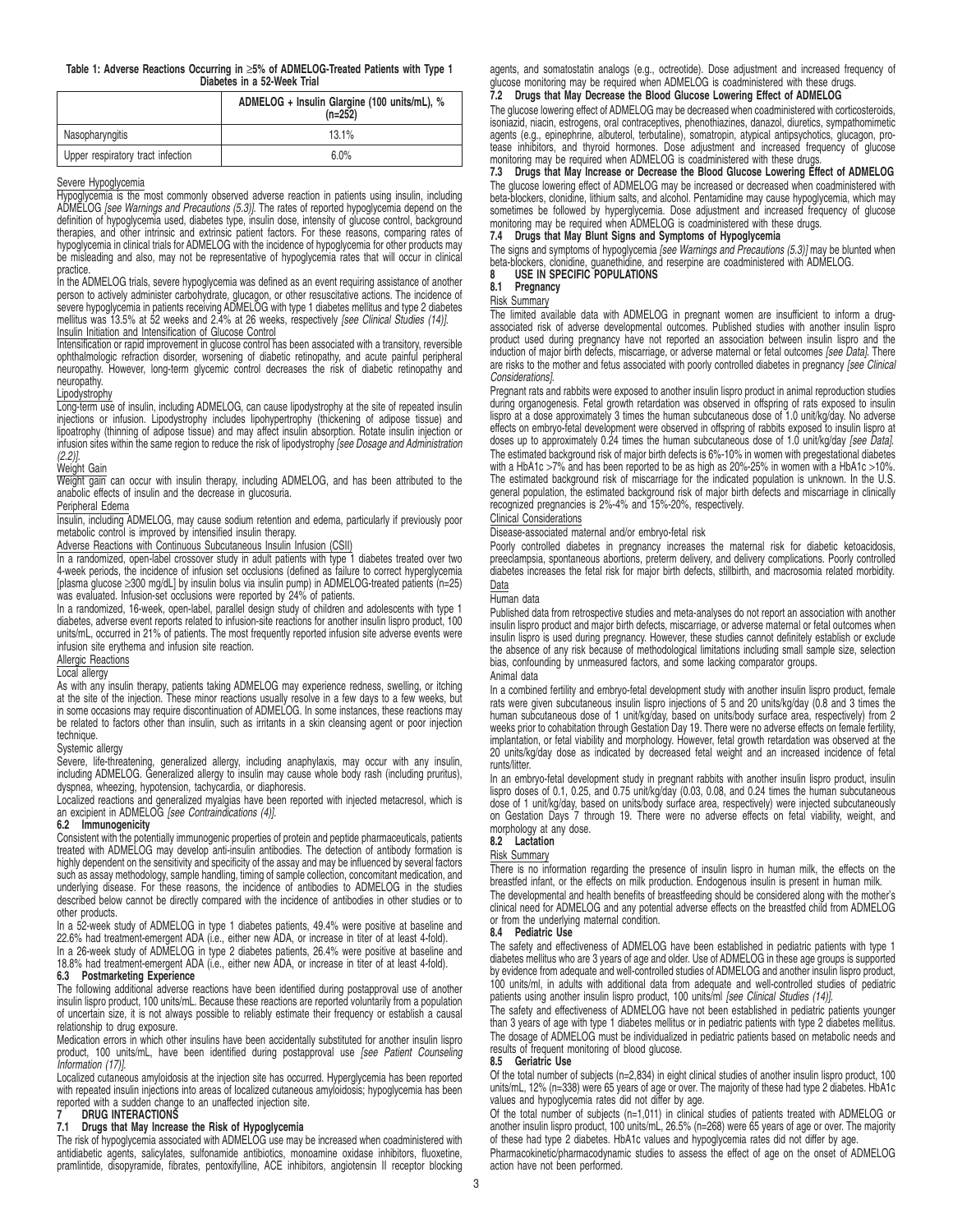#### **8.6 Renal Impairment**

Patients with renal impairment may be at increased risk of hypoglycemia and may require more frequent ADMELOG dose adjustment and more frequent blood glucose monitoring [see Clinical Pharmacology (12.3)].

#### **8.7 Hepatic Impairment**

Patients with hepatic impairment may be at increased risk of hypoglycemia and may require more frequent ADMELOG dose adjustment and more frequent blood glucose monitoring [see Clinical Pharmacology (12.3)]. **10 OVERDOSAGE**

Excess insulin administration may cause hypoglycemia and hypokalemia. Mild episodes of hypogly-<br>cemia usually can be treated with oral glucose. Adjustments in drug dosage, meal patterns, or exercise<br>may be needed. More sev with intramuscular/subcutaneous glucagon or concentrated intravenous glucose. Sustained carbohydrate intake and observation may be necessary because hypoglycemia may recur after apparent clinical recovery. Hypokalemia must be corrected appropriately.

### **11 DESCRIPTION**

ADMELOG (insulin lispro injection) is a rapid-acting human insulin analog used to lower blood glucose. Insulin lispro is produced by recombinant DNA technology utilizing a non-pathogenic laboratory strain<br>of *Escherichia coli.* Insulin lispro differs from human insulin in that the amino acid proline at position B28 is replaced by lysine and the lysine in position B29 is replaced by proline. Chemically, it is Lys(B28), Pro(B29) human insulin analog and has the empirical formula C<sub>257</sub>H<sub>383</sub>N<sub>65</sub>O<sub>77</sub>S<sub>6</sub> and a molecular<br>weight of 5808, both identical to that of human insulin. ADMELOG has the following primary structure:



ADMELOG is a sterile, aqueous, clear, and colorless solution. Each milliliter of ADMELOG contains insulin lispro 100 units, 16 mg glycerin, 1.88 mg dibasic sodium phosphate, 3.15 mg metacresol, zinc oxide content adjusted to provide 0.0197 mg zinc ion, and Water for Injection. Insulin lispro has a pH of 7.0 to 7.8. The pH is adjusted by addition of aqueous solutions of hydrochloric acid and/or sodium hydroxide.

### **12 CLINICAL PHARMACOLOGY**

### **12.1 Mechanism of Action**

Regulation of glucose metabolism is the primary activity of insulins and insulin analogs, including insulin lispro products. Insulins lower blood glucose by stimulating peripheral glucose uptake by skeletal muscle and fat, and by inhibiting hepatic glucose production. Insulins inhibit lipolysis and proteolysis and enhance protein synthesis.

# **12.2 Pharmacodynamics**

# Subcutaneous Administration

The pharmacodynamic profile of a single 0.3 unit/kg dose of ADMELOG administered subcutaneously was evaluated in a euglycemic clamp study enrolling 30 patients with type 1 diabetes. In this study, the mean (SD) time to maximum effect of ADMELOG (measured by the peak rate of glucose infusion) was approximately 2.07 (0.78) hours. The mean (SD) area under the glucose infusion rate curves (measure of overall pharmacodynamic effect) and mean (SD) maximum glucose infusion rate were 1953.5 (547.3) mg/kg and 9.97 (2.37) mg/min/kg, respectively (see Figure 1).





#### \*Body Weight Standardized

The time course of action of insulin and insulin analogs, including insulin lispro products, may vary considerably in different individuals or within the same individual. The rate of insulin absorption and, consequently, the onset of activity are known to be affected by the site of injection, exercise, and other variables [see Warnings and Precautions (5.2)].

#### Intravenous Administration

The glucose lowering effect of intravenous administration of another insulin lispro product, 100 units/mL, was tested in 21 patients with type 1 diabetes. For the study, the patients' usual doses of insulin were held, and blood glucose concentrations were allowed to reach a stable range of 200 to 260 mg/dL during a one to three-hour run-in phase. The run-in phase was followed by a 6-hour assessment phase. During the assessment phase, patients received intravenous infusion of another insulin lispro product, 100 units/mL, at an initial infusion rate of 0.5 units/hour. The infusion rate could be adjusted at regular timed intervals to achieve and maintain blood glucose concentrations between 100 to 160 mg/dL.

The mean blood glucose levels during the assessment phase for patients on another insulin lispro product, 100 units/mL, therapy are summarized below in Table 2. All patients achieved the targeted glucose range at some point during the 6-hour assessment phase. At the endpoint, blood glucose was within the target range (100 to 160 mg/dL) for 17 of 20 patients treated with another insulin lispro product, 100 units/mL. The average time (±SE) required to attain near normoglycemia was 129 ± 14 minutes for another insulin lispro product, 100 units/mL.

|  | Table 2: Mean Blood Glucose Concentrations (mg/dL) During Intravenous Infusions of |  |  |  |
|--|------------------------------------------------------------------------------------|--|--|--|
|  | Another Insulin Lispro Product, 100 units/mL                                       |  |  |  |

| Mean Blood Glucose (mg/dL) Intravenous |
|----------------------------------------|
| $224 \pm 16$                           |
| $205 \pm 21$                           |
| $195 \pm 20$                           |
| $165 \pm 26$                           |
| $140 \pm 26$                           |
| $123 \pm 20$                           |
| $120 \pm 27$                           |
| $122 \pm 25$                           |
|                                        |

\*Results shown as mean ± SD.

#### **12.3 Pharmacokinetics**

#### Absorption

The pharmacokinetic profile of a single 0.3 unit/kg dose of ADMELOG administered subcutaneously was evaluated in a study enrolling 30 patients with type 1 diabetes. In this study, the mean observed area under the plasma insulin lispro concentration-time curve from time zero to infinity and peak plasma insulin lispro concentration were 12800 pg·hr/mL and 5070 pg/mL, respectively. The median time to maximum plasma insulin lispro concentration was 0.83 hours after injection (see Figure 2).

#### **Figure 2: Mean Plasma Concentrations of ADMELOG after a Single Subcutaneous Administration of ADMELOG (0.3 unit/kg) in Patients with Type 1 Diabetes**



The absolute bioavailability of another insulin lispro product, 100 units/mL, after subcutaneous injection ranges from 55% to 77% with doses between 0.1 to 0.2 unit/kg, inclusive. **Distribution** 

When administered intravenously as bolus injections of 0.1 and 0.2 unit/kg dose in two separate groups of healthy subjects, the mean volume of distribution of another insulin lispro product, 100 units/mL, appeared to decrease with increase in dose (1.55 and 0.72 L/kg, respectively).

# Elimination

Metabolism

Human metabolism studies have not been conducted. However, animal studies indicate that the metabolism of another insulin lispro product, 100 units/mL, is identical to that of regular human insulin. **Excretion** 

When administered intravenously, another insulin lispro product, 100 units/mL demonstrated dosedependent clearance, with a mean clearance of 21.0 mL/min/kg (0.1 unit/kg dose), and 9.6 mL/min/kg<br>(0.2 unit/kg dose). Another insulin lispro product, 100 units/mL, demonstrated a mean t<sub>1/2</sub> of 0.85 hours (51 minutes) and 0.92 hours (55 minutes), respectively for 0.1 unit/kg and 0.2 unit/kg doses.

# Specific Populations

The effects of age, gender, race, obesity, pregnancy, or smoking on the pharmacokinetics of ADMELOG have not been studied.

#### Patients with renal impairment

Type 2 diabetic patients with varying degrees of renal impairment showed no difference in pharmacokinetics of another insulin lispro product, 100 units/mL. However, the sensitivity of the patients to insulin did change, with an increased response to insulin as the renal function declined. Some studies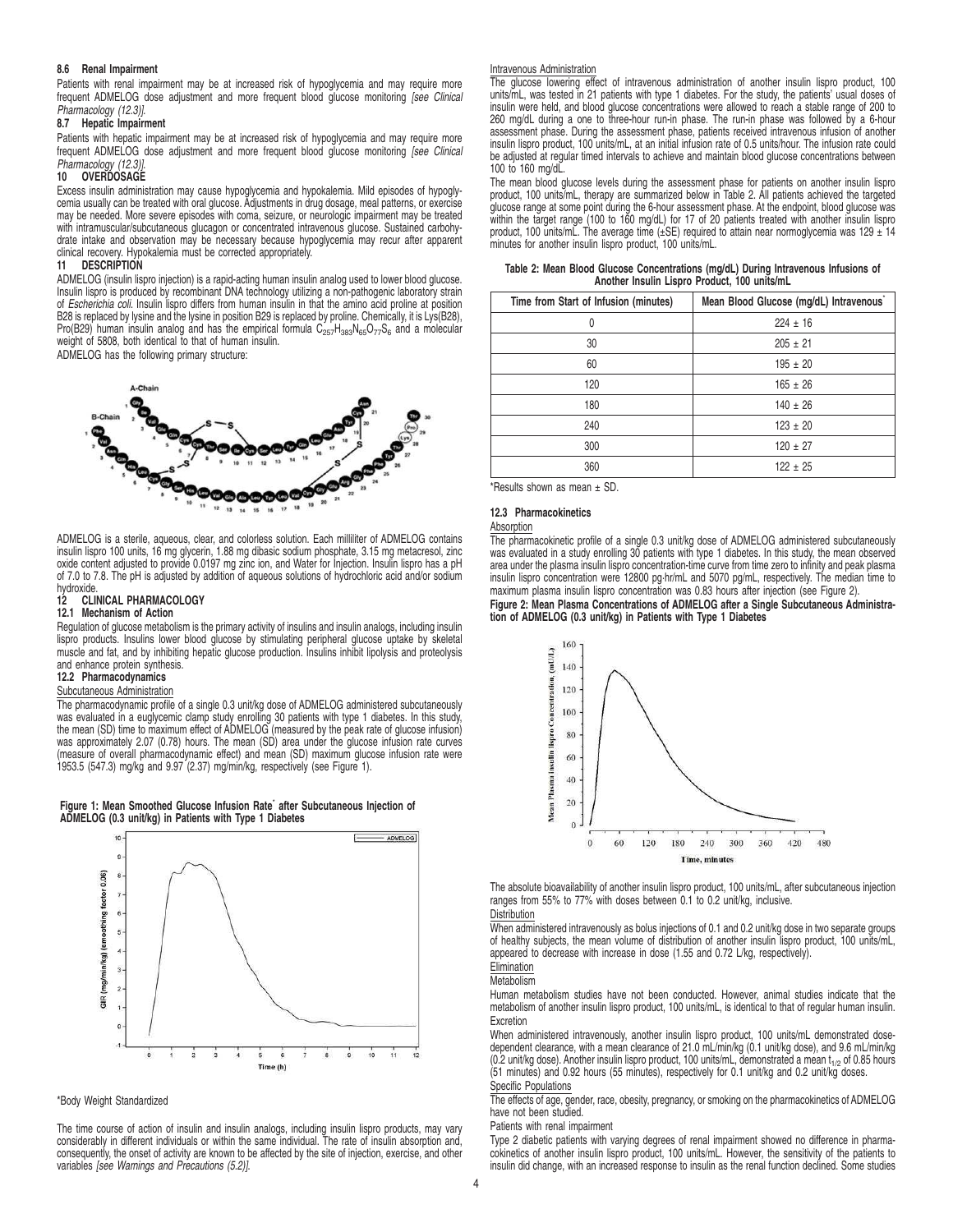with human insulin have shown increased circulating levels of insulin in patients with renal impairment. Careful glucose monitoring and dose adjustments of insulin, including ADMELOG, may be necessary in patients with renal dysfunction.

Patients with hepatic impairment

Type 2 diabetic patients with impaired hepatic function showed no effect on the pharmacokinetics of another insulin lispro product, 100 units/mL, as compared to patients with no hepatic dysfunction. However, some studies with human insulin have shown increased circulating levels of insulin in patients with liver failure. Careful glucose monitoring and dose adjustments of insulin, including ADMELOG, may be necessary in patients with hepatic dysfunction.

#### **13 NONCLINICAL TOXICOLOGY**

#### **13.1 Carcinogenesis, Mutagenesis, Impairment of Fertility**

Standard 2-year carcinogenicity studies in animals have not been performed. In Fischer 344 rats, a 12-month repeat-dose toxicity study was conducted with insulin lispro at subcutaneous doses of 20 and 200 units/kg/day (approximately 3 and 32 times the human subcutaneous dose of 1 unit/kg/day, based on units/body surface area). Insulin lispro did not produce important target organ toxicity including mammary tumors at any dose.

Insulin lispro was not mutagenic in the following genetic toxicity assays: bacterial mutation, unscheduled DNA synthesis, mouse lymphoma, chromosomal aberration, and micronucleus assays.

Male fertility was not compromised when male rats given subcutaneous insulin lispro injections of 5 and 20 units/kg/day (0.8 and 3 times the human subcutaneous dose of 1 unit/kg/day, based on units/body surface area) for 6 months were mated with untreated female rats. In a combined fertility, perinatal, and postnatal study in male and female rats given 1, 5, and 20 units/kg/day subcutaneously (0.16, 0.8, and 3 times the human subcutaneous dose of 1 unit/kg/day, based on units/body surface area), mating and fertility were not adversely affected in either gender at any dose.

# **14 CLINICAL STUDIES**

#### **14.1 Overview of Clinical Studies**

The safety and effectiveness of ADMELOG have been established based on adequate and well controlled studies of ADMELOG in adult patients with type 1 and type 2 diabetes mellitus, and based on adequate and well controlled studies of another insulin lispro product, 100 units/mL, in adult and pediatric patients 3 years of age and older with type 1 diabetes mellitus and adult patients with type 2 diabetes mellitus.

The safety and effectiveness of ADMELOG were studied in 507 adult patients with type 1 diabetes and 505 adult patients with type 2 diabetes.

The safety and effectiveness of another insulin lispro product, 100 units/mL, were studied in 1,087 adult and pediatric patients with type 1 diabetes and in 722 adult patients with type 2 diabetes. **14.2 Type 1 Diabetes Mellitus – Subcutaneous Injection**

#### ADMELOG: Study in Adult Patients

A 26-week open-label, active-controlled study (NCT02273180) evaluated the glucose lowering effect of ADMELOG plus insulin glargine, 100 units/mL, compared to that of Comparator (another insulin lispro product, 100 units/mL, or a non–U.S.-approved insulin lispro, 100 units/mL), plus insulin glargine, 100 units/mL. A total of 507 patients with type 1 diabetes mellitus treated with insulin glargine 100 units/mL and rapid-acting mealtime insulin analogs participated in the study. Patients were randomized to ADMELOG (n=253) or Comparator (n=254). ADMELOG or Comparator was administered by subcutaneous injection immediately prior to meals.

The mean age of these subjects was 43 years, and 59.6% were male. The population was 82.1% White, 4.7% Black or African American and 5.3% were Hispanic. The population had type 1 diabetes mellitus<br>for a mean duration of 19 years. The mean eGFR was 90.6 mL/min/1.73 m<sup>2</sup> and 48.7% of patients had GFR ≥90 mL/min/1.73 m<sup>2</sup>. The mean BMI was approximately 26 kg/m<sup>2</sup>. At baseline, 60.6%, 37.5% and 2.0% of the patients were using other insulin lispro products, 100 units/mL, insulin aspart, 100 units/mL, or both, respectively.

At week 26, treatment with ADMELOG provided a mean reduction in HbA1c that was non-inferior to that achieved with the Comparator (see Table 3).

#### **Table 3: Type 1 Diabetes Mellitus – Adults – Mean Change in HbA1c (ADMELOG plus Insulin Glargine, 100 units/mL, versus Comparator plus Insulin Glargine, 100 units/mL)**

| <b>Treatment Duration</b><br>Treatment in Combination with: | 26 Weeks<br><b>Insulin Glargine</b> |            |  |
|-------------------------------------------------------------|-------------------------------------|------------|--|
|                                                             | <b>ADMELOG</b>                      | Comparator |  |
| N                                                           | 253                                 | 254        |  |
| HbA <sub>1</sub> c $(\%)$                                   |                                     |            |  |
| Baseline (mean)                                             | 8.08                                | 7.99       |  |
| Adjusted mean change from<br>baseline <sup>†</sup>          | $-0.40$                             | $-0.46$    |  |
| Adjusted mean difference <sup>#</sup><br>(95% CI)           | 0.06<br>(-0.086 to 0.201)           |            |  |

\*ITT: Intent-to-treat; all randomized patients.

†Estimated using a multiple imputation method that models a ″return to baseline″ for patients having missing data who discontinued treatment. ANCOVA was used with treatment and stratification groups as fixed factors and baseline HbA1c as a covariate.

‡Treatment difference: ADMELOG - Comparator.

Another Insulin Lispro Product, 100 units/mL: Study in Adult and Pediatric Patients 12 Years of Age and Older

A 12-month, randomized, parallel, open-label, active-controlled study was conducted in 167 patients with type 1 diabetes to assess the safety and efficacy of another insulin lispro product, 100 units/mL (n=81), compared with regular human insulin, 100 units/mL (n=86). This other insulin lispro product was administered by subcutaneous injection immediately prior to meals and regular human insulin was administered 30 to 45 minutes before meals. Human insulin extended zinc suspension was admin-istered once or twice daily as the basal insulin. There was a 2 to 4-week run-in period with regular human insulin and human insulin extended zinc suspension before randomization.

The mean age of these subjects was 31 years (range 12 to 70 years), and 47% were male. The population was 97% White.

| Table 4: Type 1 Diabetes Mellitus - Adults and Pediatric Patients 12 Years of Age and |  |
|---------------------------------------------------------------------------------------|--|
| Older – Mean Change in HbA1c% (another insulin lispro product, 100 units/mL, versus   |  |
| regular human insulin, 100 units/mL)                                                  |  |

| <b>Treatment Duration</b><br>Treatment in Combination with:     | 12 Months<br>Human Insulin Extended Zinc |                          |
|-----------------------------------------------------------------|------------------------------------------|--------------------------|
|                                                                 | Another Insulin<br><b>Lispro Product</b> | Regular Human<br>Insulin |
|                                                                 | 81                                       | 86                       |
| Baseline HbA1c (%) <sup>*</sup>                                 | $8.2 \pm 1.4$                            | $8.3 \pm 1.7$            |
| Change from baseline HbA1c (%)*                                 | $-0.1 \pm 0.9$                           | $0.1 \pm 1.1$            |
| Treatment difference in HbA1c mean (95%<br>confidence interval) | $0.4$ (0.0; 0.8)                         |                          |

\*Values are Mean ± SD.

Another Insulin Lispro Product, 100 units/mL: Studies in Pediatric Patients 3 Years of Age and Older An 8-month, crossover study of pediatric patients with type 1 diabetes (n=463), aged 9 to 19 years, compared two subcutaneous multiple-dose treatment regimens: another insulin lispro product, 100 units/mL, or regular human insulin, 100 units/mL, both administered with NPH human insulin isophane suspension as the basal insulin. Insulin lispro achieved glycemic control comparable to regular human insulin, as measured by HbA1c (see Table 5).

#### **Table 5: Type 1 Diabetes Mellitus – Pediatric Patients 9 Years of Age and Older – Mean Change in HbA1c (%) (another insulin lispro product, 100 units/mL, versus regular human insulin, 100 units/mL)**

|                                 | <b>Baseline</b>  | Another Insulin<br>Lispro Product +<br><b>NPH</b> | <b>Regular Human</b><br>Insulin + NPH |  |
|---------------------------------|------------------|---------------------------------------------------|---------------------------------------|--|
| $HbA1c$ $(\%)^*$                | $8.6 \pm$<br>1.5 | $8.7 \pm 1.5$                                     | $8.7 \pm 1.6$                         |  |
| Change from baseline HbA1c (%)* | ٠                | $0.1 \pm 1.1$                                     | $0.1 \pm 1.3$                         |  |

\*Values are Mean ± SD.

In a 9-month, crossover study of pediatric patients with type 1 diabetes mellitus (n=60), aged 3 to 11 years, compared three subcutaneous injection regimens: another insulin lispro product, 100 units/mL, administered immediately before meals, this same insulin lispro product, 100 units/mL, administered immediately after meals and regular human insulin, 100 units/mL administered 30 minutes before meals resulted in similar glycemic control, as measured by HbA1c, regardless of treatment group.

**14.3 Type 1 Diabetes Mellitus – Continuous Subcutaneous Infusion**

Another Insulin Lispro Product, 100 units/mL: Studies in Adult and Pediatric Patients 15 Years of Age and Older

To evaluate the administration of another insulin lispro product, 100 units/mL, as a subcutaneous infusion via external insulin pumps, two open-label, crossover studies were performed in patients with type 1 diabetes mellitus.

One study involved 39 patients, ages 19 to 58 years, treated for 24 weeks with another insulin lispro product, 100 units/mL, or regular human insulin 100 units/mL. After 12 weeks of treatment, the mean HbA1c values decreased from 7.8% to 7.2% in patients treated with another insulin lispro, and from 7.8% to 7.5% in the regular human insulin-treated patients.

Another study involved 60 patients (mean age 39, range 15 to 58 years) treated for 24 weeks with either another insulin lispro product, 100 units/mL, or buffered regular human insulin, 100 units/mL. After 12 weeks of treatment, the mean HbA1c values decreased from 7.7% to 7.4% in patients treated with insulin lispro and remained unchanged from 7.7% in the buffered regular human insulin-treated patients.

Another Insulin Lispro Product, 100 units/mL: Study in Pediatric Patients 4 Years of Age and Older A randomized, 16-week, open-label, parallel design, study of pediatric patients with type 1 diabetes mellitus (n=298), aged 4 to 18 years, compared two subcutaneous infusion regimens administered via an external insulin pump: insulin aspart, 100 units/mL (n=198), or another insulin lispro product, 100 units/mL (n=100). These two treatments resulted in comparable changes from baseline in HbA1c after 16 weeks of treatment (see Table 6).

#### **Table 6: Type 1 Diabetes Mellitus – Pediatric Patients 4 Years of Age and Older – Mean Change in HbA1c (%) (another insulin lispro product, 100 units/mL, versus insulin aspart, 100 units/mL) in Insulin Pump Study**

| <b>Treatment duration</b>                                        | 16 Weeks                                 |                       |
|------------------------------------------------------------------|------------------------------------------|-----------------------|
|                                                                  | Another Insulin<br><b>Lispro Product</b> | <b>Insulin Aspart</b> |
|                                                                  | 100                                      | 198                   |
| Baseline HbA1c (%)*                                              | $8.2 \pm 0.8$                            | $8.0 \pm 0.9$         |
| Change from Baseline HbA1c (%)                                   | $-0.1 \pm 0.7$                           | $-0.1 \pm 0.8$        |
| Treatment Difference in HbA1c, Mean (95%<br>confidence interval) | $0.1$ ( $-0.3$ , $0.1$ )                 |                       |

\*Values are Mean ± SD.

# **14.4 Type 2 Diabetes Mellitus**

ADMELOG: Study in Adult Patients

A 26-week open-label, active-controlled study (NCT02294474) evaluated the glucose lowering effect of ADMELOG plus insulin glargine, 100 units/mL, compared to that of Comparator (another insulin lispro product, 100 units/mL, or a non-U.S.-approved insulin lispro, 100 units/mL) plus insulin glargine, 100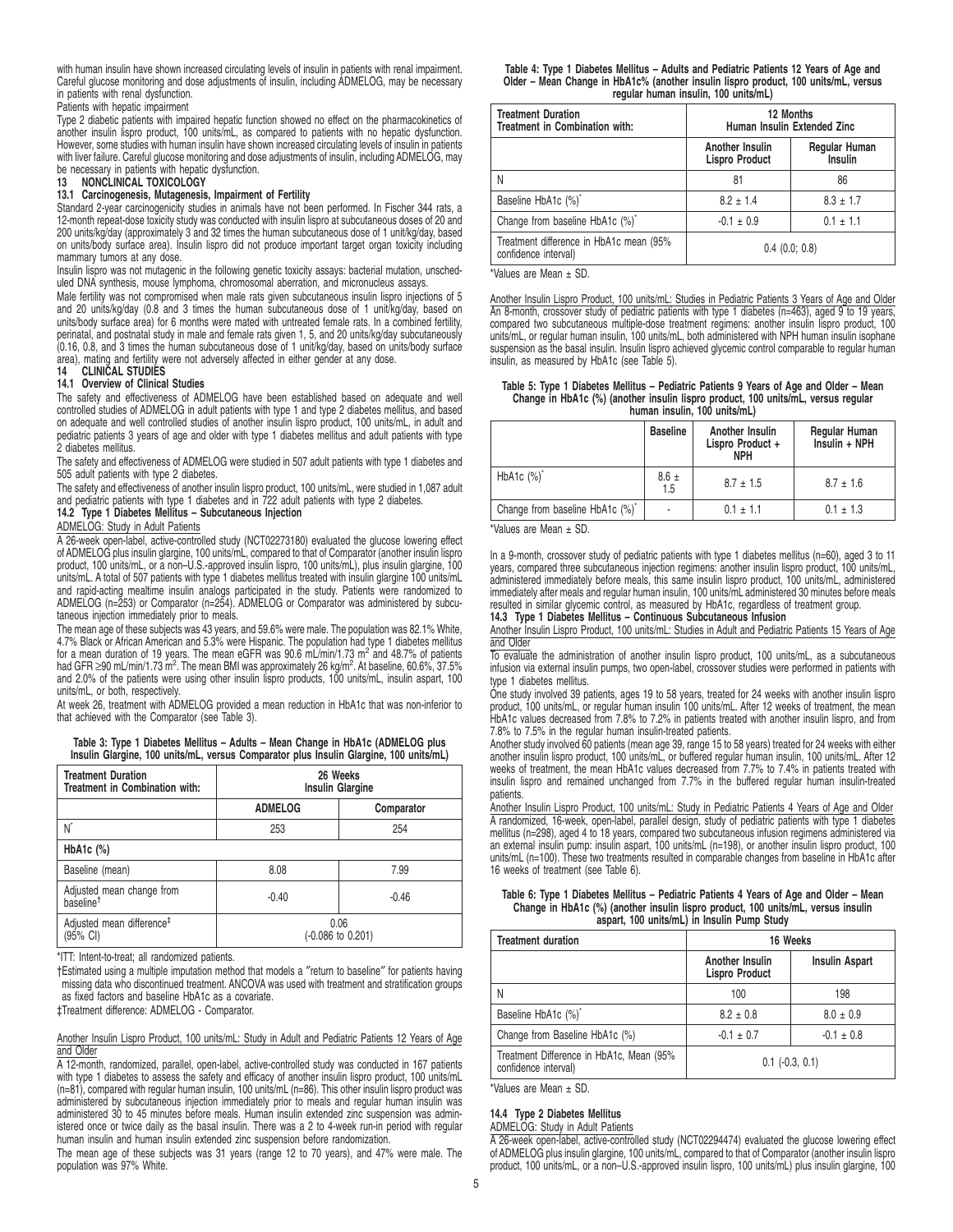units/mL. A total of 505 patients with type 2 diabetes mellitus treated with insulin glargine, 100 units/mL, and rapid-acting mealtime insulin analogs participated in the study. Patients were randomized to ADMELOG, 100 units/mL (n=253) or Comparator (n=252). ADMELOG or Comparator, was administered by subcutaneous injection immediately prior to meals.

The mean age of these subjects was 62.5 years, and 53.1% were male. The population was 88.3% White, 6.1% Black or African American and 17.8% were Hispanic. The population had type 2 diabetes mellitus for a mean duration of 17 years. The mean eGFR was 77.9 mL/min/1.73 m<sup>2′</sup>and 26.9% of<br>patients had GFR >90 mL/min/1.73 m<sup>2</sup>. The mean BMI was approximately 32.2 kg/m<sup>2</sup>. At baseline, 51.4%, 48.2%, and 0.4% of the patients were using other insulin lispro products, 100 units/mL, insulin aspart, 100 units/mL, or both, respectively.

At week 26, treatment with ADMELOG provided a mean reduction in HbA1c that was non-inferior to that achieved with the Comparator (see Table 7).

#### **Table 7: Type 2 Diabetes Mellitus – Adults – Mean Change in HbA1c (%) (ADMELOG plus insulin glargine, 100 units/mL, versus comparator plus insulin glargine, 100 units/mL)**

| <b>Treatment Duration</b><br>Treatment in Combination with: | 26 Weeks<br><b>Insulin Glargine</b> |            |  |
|-------------------------------------------------------------|-------------------------------------|------------|--|
|                                                             | <b>ADMELOG</b>                      | Comparator |  |
| N*                                                          | 253                                 | 252        |  |
| HbA <sub>1</sub> c $(\%)$                                   |                                     |            |  |
| Baseline (mean)                                             | 8.00                                | 8.03       |  |
| Adjusted mean change from baseline <sup>†</sup>             | $-0.86$                             | $-0.80$    |  |
| Adjusted mean difference <sup>#</sup><br>(95% CI)           | $-0.06$<br>(-0.209 to 0.091)        |            |  |

\*ITT: Intent-to-treat; all randomized patients.

†Estimated using a multiple imputation method that models a ″return-to-baseline″ for patients having missing data who discontinued treatment. ANCOVA was used with treatment and stratification groups as fixed factors and baseline HbA1c as a covariate.

‡Treatment difference: ADMELOG – Comparator.

#### Another Insulin Lispro Product, 100 units/mL: Study in Adult Patients

A 6-month randomized, crossover, open-label, active-controlled study was conducted in 722 patients with type 2 diabetes mellitus treated with insulin to assess the safety and efficacy of another insulin lispro product, 100 units/mL, for 3 months followed by regular human insulin, 100 units/mL, for 3 months or the reverse sequence. This other insulin lispro product was administered by subcutaneous injection immediately before meals and regular human insulin was administered 30 to 45 minutes before meals. NPH human insulin isophane suspension or human insulin extended zinc suspension was administered once or twice daily as the basal insulin. All patients participated in a 2 to 4-week run-in period with regular human insulin and NPH human insulin isophane suspension or human insulin extended zinc suspension.

Most of the patients were Caucasian (88%), and the numbers of men and women in each group were approximately equal. The mean age was 58.6 years (range 23.8 to 85 years). The average body mass index (BMI) was 28.2 kg/m<sup>2</sup>. During the study, the majority of patients used NPH human insulin isophane suspension (84%) compared with human insulin extended zinc suspension (16%) as their basal insulin. The reductions from baseline in HbA1c were similar between the two treatments from the combined groups (see Table 8).

#### **Table 8: Type 2 Diabetes Mellitus – Adults – Mean Change in HbA1c (%) (another insulin lispro product, 100 units/mL, versus regular human insulin, 100 units/mL)**

| <b>Treatment Duration</b>                   |                 | 3 Months                                            |                                  |  |
|---------------------------------------------|-----------------|-----------------------------------------------------|----------------------------------|--|
|                                             | <b>Baseline</b> | Another Insulin<br>Lispro Product +<br><b>Basal</b> | Regular Human<br>Insulin + Basal |  |
| HbA1c $(\%)^*$                              | $8.9 \pm 1.7$   | $8.2 \pm 1.3$                                       | $8.2 \pm 1.4$                    |  |
| Change from baseline HbA1c<br>$\frac{1}{2}$ |                 | $-0.7 \pm 1.4$                                      | $-0.7 \pm 1.3$                   |  |

\*Values are Mean ± SD.

#### **16 HOW SUPPLIED/STORAGE AND HANDLING**

#### **16.1 How Supplied**

ADMELOG: Insulin Lispro Injection 100 units per mL (U-100) is available as:

| Dosage Unit                                       | Package Size | NDC#         |
|---------------------------------------------------|--------------|--------------|
| 10 mL multiple-dose vials                         | Carton of 1  | 0024-5924-10 |
| 3 mL multiple-dose vials                          | Carton of 1  | 0024-5926-05 |
| 3 mL single patient use<br>SoloStar prefilled pen | Carton of 5  | 0024-5925-05 |

Each prefilled SoloStar pen is for use by a single patient. ADMELOG SoloStar pen must never be shared between patients, even if the needle is changed. Patients using ADMELOG vials must never share needles or syringes with another person.

The ADMELOG SoloStar prefilled pen dials in 1-unit increments.

**16.2 Storage and Handling**

Dispense in the original sealed carton with the enclosed Instructions for Use.

Do not use after the expiration date.

Not in-use (unopened) ADMELOG should be stored in a refrigerator (36°F-46°F [2°C-8°C]), but not in the freezer. Do not use ADMELOG if it has been frozen.

In-use (opened) ADMELOG vials and ADMELOG SoloStar pens should be stored at room temperature (below 86°F [30°C]) and must be used within 28 days or be discarded, even if they still contain ADMELOG. Protect from direct heat and light. See table below:

| <b>ADMELOG</b>                                        | Not In-Use<br>(Unopened)<br>Room Temperature<br>(Below $86^{\circ}$ F [30 $^{\circ}$ C]) | Not In-Use<br>(Unopened)<br>Refrigerated<br>(36°F-46°F<br>[2°C-8°C]) | In-Use (Opened)<br>Room Temperature<br>(Below 86°F [30°C]) |
|-------------------------------------------------------|------------------------------------------------------------------------------------------|----------------------------------------------------------------------|------------------------------------------------------------|
| 10 mL multiple-dose<br>vial                           | 28 days                                                                                  | Until expiration date                                                | 28 days<br>refrigerated/room<br>temperature                |
| 3 mL multiple-dose<br>vial                            | 28 days                                                                                  | Until expiration date                                                | 28 days<br>refrigerated/room<br>temperature                |
| 3 mL single-patient-<br>use SoloStar prefilled<br>pen | 28 days                                                                                  | Until expiration date                                                | 28 days<br>Do not refrigerate.                             |

# Use in an External Insulin Pump

Insulin in the reservoir should be discarded after 7 days. However, as with other external insulin pumps, the infusion set should be replaced and a new infusion set insertion site should be selected at least every 3 days.

Diluted ADMELOG for Subcutaneous Injection

Diluted ADMELOG may remain in patient use for up to 24 hours when stored in a refrigerator (36°F-46°F [2°C-8°C]) or for up to 4 hours when stored at room temperature (86°F [30°C]). Do not dilute ADMELOG used in an external insulin pump.

#### **16.3 Preparation and Handling**

Diluted ADMELOG for Subcutaneous Injection

ADMELOG may be diluted with sterile 0.9% sodium chloride for subcutaneous injection. Diluting one-part ADMELOG to one-part 0.9% sodium chloride will yield a concentration one-half that of ADMELOG (equivalent to U-50).

#### **16.4 Admixture for Intravenous Administration**

Infusion bags prepared with ADMELOG are stable when stored in a refrigerator (36°F-46°F [2°C-8°C]) for 24 hours or may be used at room temperature for up to 4 hours *[see Dosage and Administration*]

#### $(2.2)$ ]. **PATIENT COUNSELING INFORMATION**

Advise the patient to read the FDA-approved patient labeling (Patient Information and Instructions for Use)

Never Share an ADMELOG SoloStar Prefilled Pen or Syringe Between Patients Advise patients that they must never share an ADMELOG SoloStar pen with another person, even if the needle is changed. Advise patients using ADMELOG vials not to share needles or syringes with<br>another person. Sharing poses a risk for transmission of blood-borne pathogens *[see Warnings and* Precautions (5.1)].

Hyperglycemia or Hypoglycemia Instruct patients on self-management procedures including glucose monitoring, proper injection technique, and management of hypoglycemia and hyperglycemia, especially at initiation of ADMELOG therapy. Instruct patients on handling of special situations such as intercurrent conditions (illness, stress, or emotional disturbances), an inadequate or skipped insulin dose, inadvertent administration of an increased insulin dose, inadequate food intake, and skipped meals. Instruct patients on the management of hypoglycemia.

Inform patients that their ability to concentrate and react may be impaired as a result of hypoglycemia. Advise patients who have frequent hypoglycemia or reduced or absent warning signs of hypoglycemia to use caution when driving or operating machinery [see Warnings and Precautions (5.3)]

Advise patients that changes in insulin regimen can predispose to hyperglycemia or hypoglycemia and that changes in insulin regimen should be made under close medical supervision [see Warnings and Precautions (5.2)].

#### Hypersensitivity Reactions

Advise patients that hypersensitivity reactions have occurred with ADMELOG. Inform patients on the symptoms of hypersensitivity reactions [see Warnings and Precautions (5.5)].

Medication Errors Instruct patients to always check the insulin label before each injection to avoid mix-ups between insulin products [see Warnings and Precautions (5.4)].

#### **Pregnancy**

Advise females of reproductive potential with diabetes to inform their doctor if they are pregnant or are contemplating pregnancy [see Use in Specific Populations (8.1)].

# Instructions for Patients Using Continuous Subcutaneous Insulin Pumps

Appropriately train patients using external pump infusion therapy on proper pump use.

Insulin pumps should be used in accordance with the pump's instructions for use. Before using ADMELOG in a pump system for continuous subcutaneous insulin infusion, read the pump user manual to make sure that ADMELOG can be used. ADMELOG is recommended for use in any reservoir and infusion sets that are compatible with insulin and the specific pump. Please see recommended reservoir and infusion sets in the pump manual.

#### **Instruct patients to replace insulin in the reservoir at least every 7 days to avoid insulin degradation, infusion set occlusion, loss of preservative efficacy; infusion sets and infusion set insertion sites should be changed at least every 3 days.**

**Instruct patients to discard insulin exposed to temperatures higher than 98.6°F (37°C)**. The temperature of the insulin may exceed ambient temperature when the pump housing, cover, tubing, or sport case is exposed to sunlight or radiant heat.

Instruct patients to report infusion sites that are erythematous, pruritic, or thickened, and to select a new site because continued infusion may increase the skin reaction or alter the absorption of ADMELOG.

Inform patients that pump or infusion set malfunctions or insulin degradation can lead to rapid hyperglycemia and ketosis and to promptly identify and correct the cause of hyperglycemia or ketosis.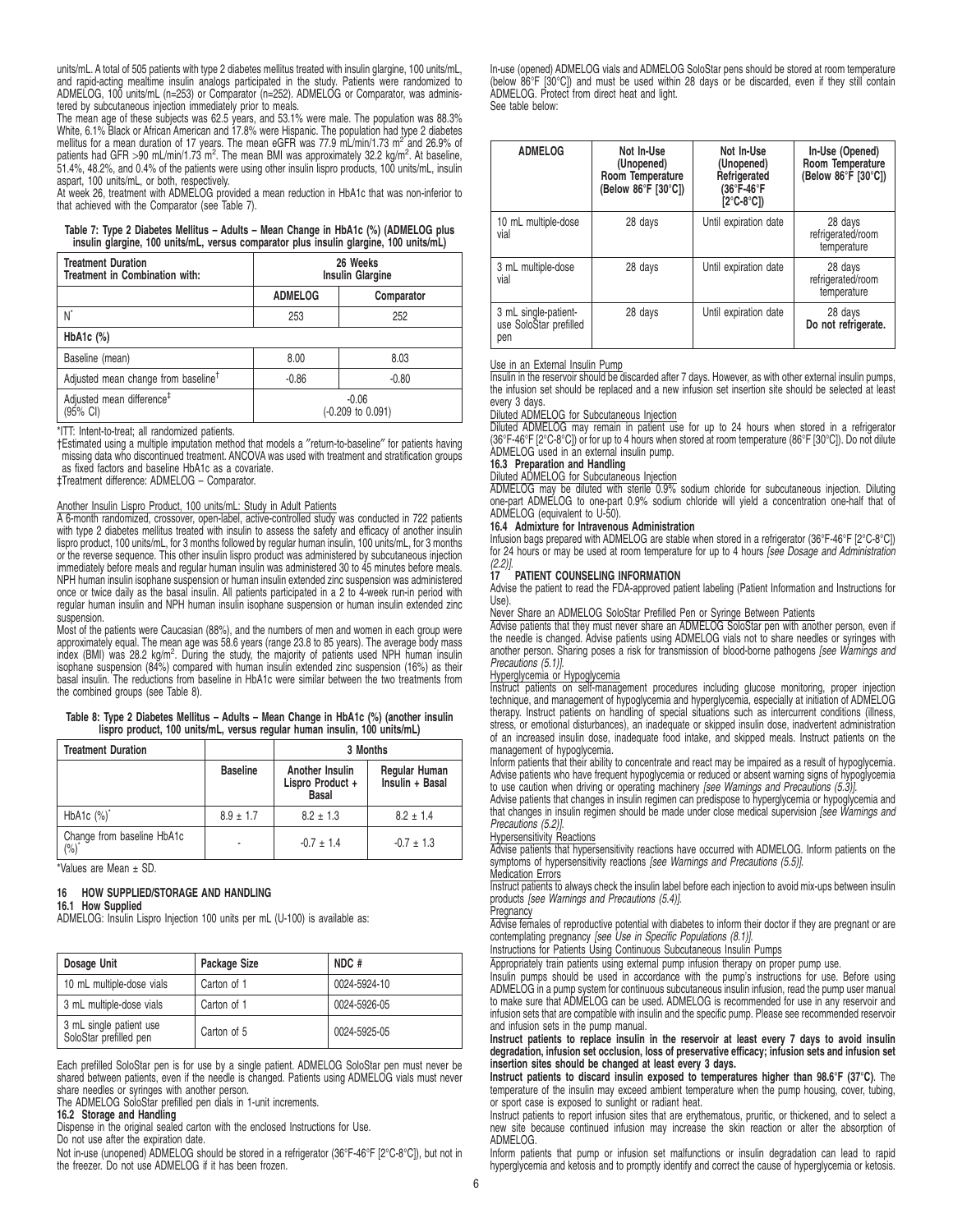Problems include pump malfunction, infusion set occlusion, leakage, disconnection or kinking, and degraded insulin. Less commonly, hypoglycemia from pump malfunction may occur. Instruct patients to resume therapy with subcutaneous insulin injection and contact their healthcare professional if these problems cannot be promptly corrected [see Dosage and Administration (2.2) and How Supplied/ Storage and Handling (16.2)].

sanofi-aventis U.S. LLC Bridgewater, NJ 08807 A SANOFI COMPANY

ADMELOG and SoloStar are registered trademarks of sanofi-aventis U.S. LLC.

©2020 sanofi-aventis U.S. LLC

**Patient Information ADMELOG®** (ad-mah-log) **(insulin lispro injection) for subcutaneous or intravenous use, 100 Units/mL (U-100)**

**Do not share your ADMELOG SoloStar® Pen or syringe with other people, even if the needle has been changed. You may give other people a serious infection, or get a serious infection from them.**

# **What is ADMELOG?**

- ADMELOG is a man-made insulin used to control high blood sugar in adults and children with diabetes mellitus.
- It is not known if ADMELOG is safe and effective in children younger than 3 years of age or when used to treat children with type 2 diabetes mellitus.

# **Do not use ADMELOG if you:**

- are having an episode of low blood sugar (hypoglycemia).
- have an allergy to ADMELOG or any of the ingredients in ADMELOG. See the end of this Patient Information leaflet for a complete list of ingredients in ADMELOG.

# **Before using ADMELOG, tell your healthcare provider about all of your medical conditions, including if you:**

- have liver or kidney problems.
- take other medicines, especially ones commonly called TZDs (thiazolidinediones).
- have heart failure or other heart problems. If you have heart failure, it may get worse while you take TZDs with ADMELOG.
- are pregnant, planning to become pregnant, or are breastfeeding. It is not known if ADMELOG may harm your unborn or breastfeeding baby.

Tell your healthcare provider about all the medicines you take, including prescription or over-the-counter medicines, vitamins, or herbal supplements.

**Before you start using ADMELOG, talk to your healthcare provider about low blood sugar and how to manage it.**

# **How should I use ADMELOG?**

- Read the detailed **Instructions for Use** that come with your ADMELOG.
- Use ADMELOG exactly as your healthcare provider tells you to. Your healthcare provider should tell you how much ADMELOG to use and when to use it.
- Know the amount of ADMELOG you use. **Do not** change the amount of ADMELOG you use unless your healthcare provider tells you to. The amount of insulin and the best time for you to take your insulin may need to change if you take a different type of insulin.
- Check your insulin label each time you give your injection to make sure you are using the correct insulin.
- ADMELOG comes in a vial or in a SoloStar single-patient-use prefilled pen.

**Do not** reuse needles. Always use a new needle for each injection. Reuse of needles increases your risk of having blocked needles, which may cause you to get the wrong dose of ADMELOG. Using a new needle for each injection also lowers your risk of getting an infection. If your needle is blocked, follow the instructions in Step 3 of the Instructions for Use of your pen.

- ADMELOG is a rapid-acting insulin. Take ADMELOG within **15 minutes** before eating or right after eating a meal.
- ADMELOG is injected under the skin (subcutaneously) of your upper arms, thighs, buttocks, or stomach area (abdomen), or by continuous infusion under the skin (subcutaneously) through an insulin pump into an area of your body recommended in the instructions that come with your insulin pump.
- **Change (rotate) your injection site within the area you choose with each dose** to reduce your risk of getting lipodystrophy (pits in skin or thickened skin) and localized cutaneous amyloidosis (skin with lumps) at the injection sites.
	- $\circ$  **Do not** use the exact same spot for each injection.
	- " **Do not** inject where the skin has pits, is thickened, or has lumps.
	- " **Do not** inject where the skin is tender, bruised, scaly or hard, or into scars or damaged skin.
- **Check your blood sugar levels**. Ask your healthcare provider what your blood sugar should be and when you should check your blood sugar levels.

**Keep ADMELOG and all medicines out of the reach of children.**

# **Your dose of ADMELOG may need to change because of:**

• a change in physical activity or exercise, weight gain or loss, increased stress, illness, change in diet, or because of other medicines you take.

# **What should I avoid while using ADMELOG? While using ADMELOG do not:**

- drive or operate heavy machinery, until you know how ADMELOG affects you.
- drink alcohol or use prescription or over-the-counter medicines that contain alcohol.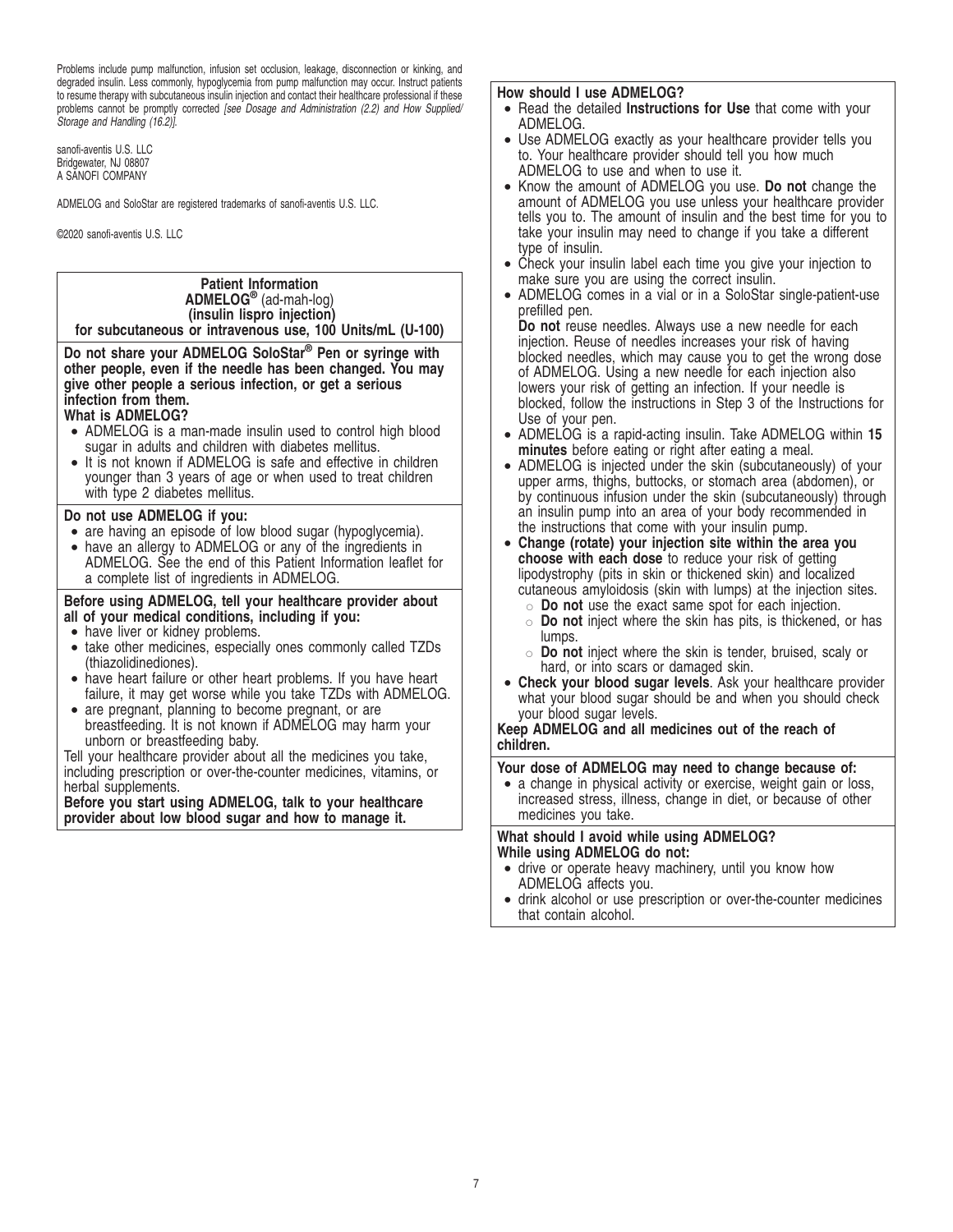**What are the possible side effects of ADMELOG? ADMELOG may cause serious side effects that can lead to death, including:**

- **low blood sugar (hypoglycemia)**. Signs and symptoms that may indicate low blood sugar include:
	- $\circ$  dizziness or light-headedness, sweating, confusion, headache, blurred vision, slurred speech, shakiness, fast heartbeat, anxiety, irritability or mood changes, hunger.
- **serious allergic reactions (whole body reaction). Get medical help right away, if you have any of these signs or symptoms of a severe allergic reaction:**
	- $\circ$  a rash over your whole body, trouble breathing, a fast heartbeat, feel faint, or sweating.
- **low potassium in your blood (hypokalemia).**
- **heart failure.** Taking certain diabetes pills called TZDs (thiazolidinediones) with ADMELOG may cause heart failure in some people. This can happen even if you have never had heart failure or heart problems before. If you already have heart failure it may get worse while you take TZDs with ADMELOG. Your healthcare provider should monitor you closely while you are taking TZDs with ADMELOG. Tell your healthcare provider if you have any new or worse symptoms of heart failure including:
	- $\circ$  shortness of breath, swelling of your ankles or feet, sudden weight gain.

Treatment with TZDs and ADMELOG may need to be adjusted or stopped by your healthcare provider if you have new or worse heart failure.

# **Get emergency medical help if you have:**

• trouble breathing, shortness of breath, fast heartbeat, swelling of your face, tongue, or throat, sweating, extreme drowsiness, dizziness, confusion.

# **The most common side effects of ADMELOG include:**

• low blood sugar (hypoglycemia), allergic reactions, including reactions at the injection site, skin thickening or pits at the injection site (lipodystrophy), itching, and rash.

**These are not all the possible side effects of ADMELOG.** Call your doctor for medical advice about side effects. You may report side effects to FDA at 1-800-FDA-1088.

# **General information about the safe and effective use of ADMELOG**

Medicines are sometimes prescribed for purposes other than those listed in a Patient Information leaflet. **Do not** use ADMELOG for a condition for which it was not prescribed. **Do not** give ADMELOG to other people, even if they have the same symptoms that you have. It may harm them.

You can ask your pharmacist or healthcare provider for information about ADMELOG that is written for health professionals. For more information, go to www.sanofi.com or call 1-800-633-1610.

# **What are the ingredients in ADMELOG?**

**Active ingredient:** insulin lispro **Inactive ingredients:** glycerin, dibasic sodium phosphate,

metacresol, zinc oxide (zinc ion), and Water for Injection.

Hydrochloric acid and/or sodium hydroxide may be added to adjust pH.

Manufactured by: sanofi-aventis U.S. LLC, Bridgewater, NJ 08807, A SANOFI COMPANY

ADMELOG and SoloStar are registered trademarks of sanofiaventis U.S. LLC.

This Patient Information has been approved by the U.S. Food and Drug Administration.

Revised: November 2019

# **Instructions for Use**

**ADMELOG®** (ad-mah-log)

**(insulin lispro injection) for subcutaneous use 10 mL or 3 mL Vial (100 Units/mL, U-100)**

Read these Instructions for Use before you start taking ADMELOG and each time you get a new ADMELOG vial. There may be new information. This information does not take the place of talking to your healthcare provider about your medical condition or your treatment.

**Do not share your ADMELOG syringes with other people, even if the needle has been changed. You may give other people a serious infection, or get a serious infection from them.**

# **Supplies needed to give your injection**

- an ADMELOG 10 mL or 3 mL vial
- a U-100 insulin syringe and needle
- 2 alcohol swabs
- 1 sharps container for throwing away used needles and syringes. See ″**Disposing of used needles and syringes**″ at the end of these instructions.

# **Preparing your ADMELOG dose**

- Wash your hands with soap and water or with alcohol.
- Check the ADMELOG label to make sure you are taking the right type of insulin. This is especially important if you use more than 1 type of insulin.
- Check the insulin to make sure it is clear and colorless. **Do not** use ADMELOG if it is colored or cloudy, or if you see particles in the solution.
- **Do not** use ADMELOG after the expiration date stamped on the label or 28 days after you first use it.
- **Always use a syringe that is marked for U-100 insulin**. If you use a syringe other than a U-100 insulin syringe, you may get the wrong dose of insulin.
- **Always use a new syringe or needle for each injection to help ensure sterility and prevent blocked needles. Do not reuse or share your syringes or needles with other people. You may give other people a serious infection or get a serious infection from them.**

# **Step 1:**

If you are using a new vial, remove the protective cap. **Do not** remove the stopper.



# **Step 2:**

Wipe the top of the vial with an alcohol swab. You do not have to shake the vial of ADMELOG before use.



# **Step 3:**

Draw air into the syringe equal to your insulin dose. Put the needle through the rubber top of the vial and push the plunger to inject the air into the vial.

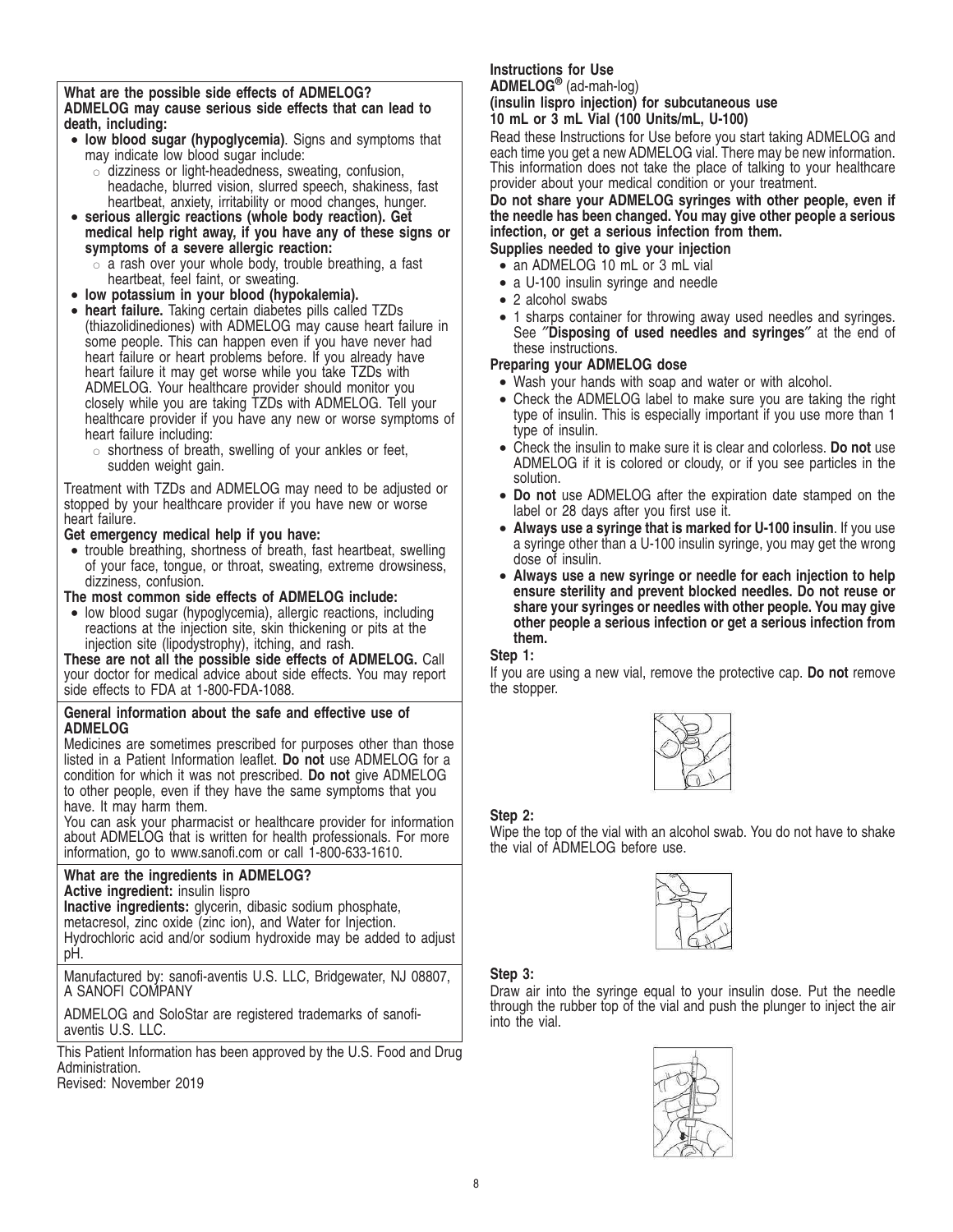

# **Step 4:**

Leave the syringe in the vial and turn both upside down. Hold the syringe and vial firmly in one hand. Make sure the tip of the needle is in the insulin. With your free hand, pull the plunger to withdraw the correct dose into the syringe.



# **Step 5:**

Before you take the needle out of the vial, check the syringe for air bubbles. If bubbles are in the syringe, hold the syringe straight up and tap the side of the syringe until the bubbles float to the top. Push the bubbles out with the plunger and draw insulin back in until you have the correct dose.



# **Step 6:**

Remove the needle from the vial. Do not let the needle touch anything. You are now ready to inject.

# **Giving your ADMELOG injection with a syringe**

- Inject your insulin exactly as your healthcare provider has shown you.
- **ADMELOG starts acting fast,** so give your injection within 15 minutes before or right after you eat a meal.

### **Step 7:**

- Choose your injection site: ADMELOG is injected under the skin (subcutaneously) of your upper arms, thighs, buttocks, or stomach area (abdomen).
- **Change (rotate) your injection sites within the area you choose for each dose** to reduce your risk of getting lipodystrophy (pits in the skin or thickened skin) and localized cutaneous amyloidosis (skin with lumps) at the injection sites.
- **Do not** inject where the skin has pits, is thickened, or has lumps.
- **Do not** inject where the skin is tender, bruised, scaly or hard, or into scars or damaged skin.



• Wipe the skin with an alcohol swab to clean the injection site. Let the injection site dry before you inject your dose.



**Step 8:**

- Pinch the skin.
- Insert the needle in the way your healthcare provider showed you.
- Release the skin.
- Slowly push in the plunger of the syringe all the way, making sure you have injected all the insulin.
- Leave the needle in the skin for about **10** seconds.



# **Step 9:**

- Pull the needle straight out of your skin.
- Gently press the injection site for several seconds. **Do not** rub the area.
- **Do not** recap the used needle. Recapping the needle can lead to a needle-stick injury.

# **Giving your ADMELOG using an insulin pump**

- ADMELOG should be inserted into an area of your body recommended in the instructions that come with your insulin pump.
- Change your insertion site every 3 days.
- **Change (rotate) your insertion sites within the area you choose for each insertion** to reduce your risk of getting lipodystrophy (pits in skin or thickened skin) and localized cutaneous amyloidosis (skin with lumps) at the injection sites. **Do not** insert into the exact same spot for each injection. **Do not** insert where the skin has pits, is thickened, or has lumps. **Do not** insert where the skin is tender, bruised, scaly or hard, or into scars or damaged skin.
- Change the insulin in the reservoir at least every 7 days, even if you have not used all of the insulin.
- **Do not** dilute or mix ADMELOG with any other type of insulin in your insulin pump.
- See your insulin pump manual for instructions or talk to your healthcare provider.

# **Disposing of used needles and syringes**

- Put your used needles and syringes in a FDA-cleared sharps disposal container right away after use. **Do not** throw away (dispose of) loose needles and syringes in your household trash.
- If you do not have a FDA-cleared sharps container, you may use a household container that is:
	- $\circ$  made of a heavy-duty plastic,
	- $\circ$  can be closed with a tight-fitting, puncture-resistant lid, without sharps being able to come out,
	- $\circ$  upright and stable during use,
	- $\circ$  leak resistant, and
	- $\circ$  properly labeled to warn of hazardous waste inside the container.
- When your sharps disposal container is almost full, you will need to follow your community guidelines for the right way to dispose of your sharps disposal container. There may be state or local laws about how you should throw away used needles and syringes. For more information about safe sharps disposal, and for specific information about sharps disposal in the state that you live in, go to the FDA's website at: http://www.fda.gov/safesharpsdisposal.
- **Do not** dispose of your used sharps disposal container in your household trash unless your community guidelines permit this. **Do not** recycle your used sharps disposal container.

# **How should I store ADMELOG?**

- **Unopened (not in-use) ADMELOG vials**
	- Store unused ADMELOG vials in the refrigerator from 36°F to 46°F (2°C to 8°C).
	- **Do not** freeze ADMELOG.
	- Keep ADMELOG away from direct heat and light.
	- If a vial has been frozen or overheated, throw it away.
	- Unopened vials can be used until the expiration date on the carton and label if they have been stored in the refrigerator.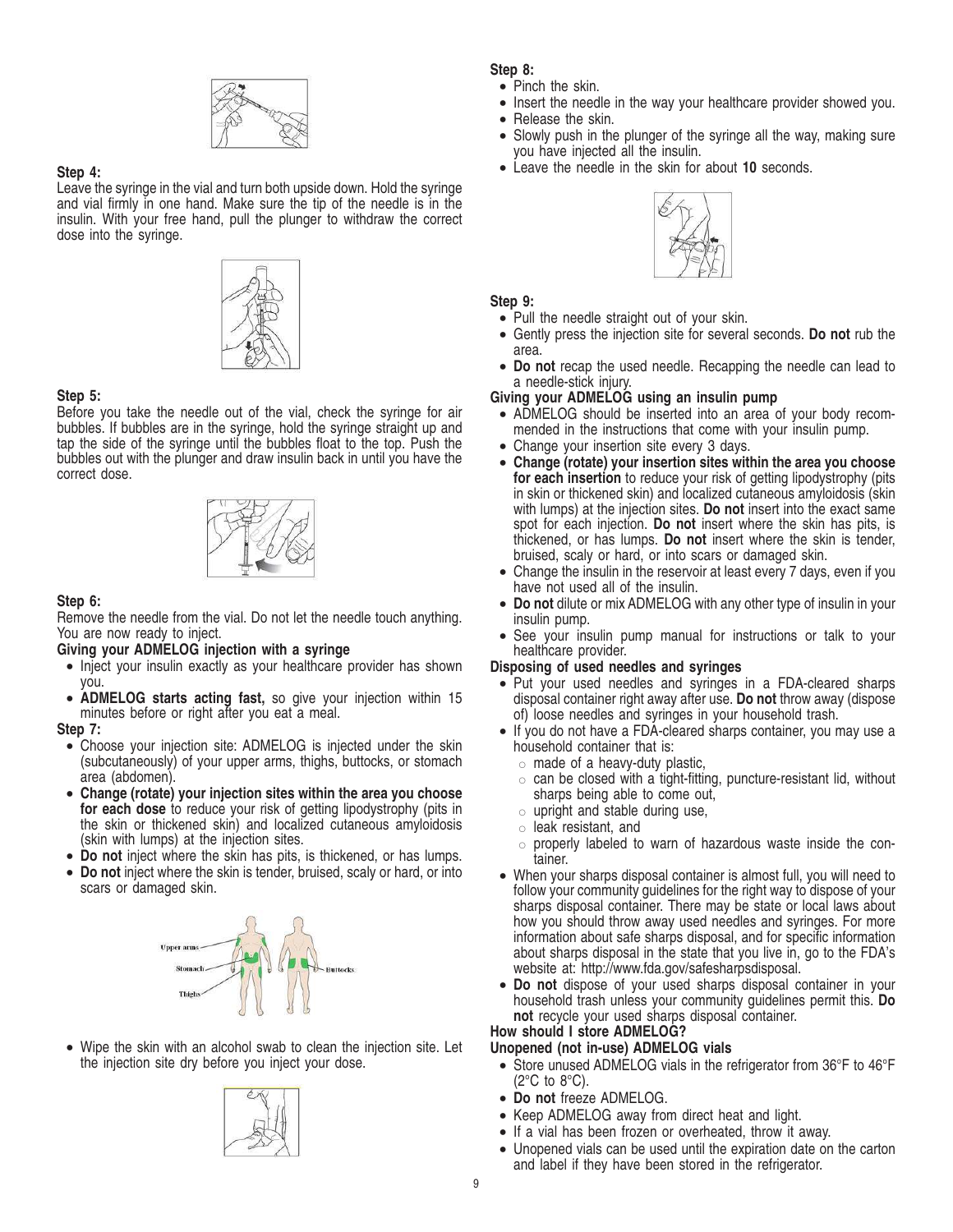• Unopened vials should be thrown away after 28 days if they are stored at room temperature.

# **After ADMELOG vials have been opened (in-use)**

- Store in-use (opened) ADMELOG vials in a refrigerator from 36°F to 46°F (2°C to 8°C) or at room temperature below 86°F (30°C) for up to **28 days**.
- **Do not** freeze ADMELOG.
- Keep ADMELOG out of direct heat and light.
- If a vial has been frozen, throw it away.
- The ADMELOG vial you are using should be thrown away after **28** days, even if it still has insulin left in it.

This Instructions for Use has been approved by the U.S. Food and Drug Administration.

sanofi-aventis U.S. LLC, Bridgewater, NJ 08807, A SANOFI COMPANY

ADMELOG is a registered trademark of sanofi-aventis U.S. LLC.

# Revised: November 2019

**Instructions for Use ADMELOG® SoloStar® (ad-mah-log) (insulin lispro injection) for subcutaneous use 3 mL single-patient-use prefilled pen (100 Units/mL, U-100)** Read this first

**Do not share your ADMELOG SoloStar pen with other people, even if the needle has been changed. You may give other people a serious infection, or get a serious infection from them.**

**People who are blind or have vision problems should not use ADMELOG SoloStar prefilled pen without help from a person trained to use ADMELOG SoloStar prefilled pen.**

**ADMELOG SoloStar is a disposable prefilled pen used to inject ADMELOG. Each ADMELOG SoloStar has 300 units of insulin which can be used for multiple injections. You can select doses from 1 to 80 units in steps of 1 unit. The pen plunger moves with each dose. The plunger will only move to the end of the cartridge when 300 units of insulin have been given.**

# **Important information**

- **Do not** use your pen if it is damaged or if you are not sure that it is working properly.
- **Do not** use a syringe to remove insulin from your pen.
- **Do not reuse needles.** If you do, you might get the wrong dose of ADMELOG and/or increase the chance of getting an infection.
- Always perform a safety test (see **Step 3**).
- Always carry a spare pen and spare needles in case they got lost or stop working.
- Change (rotate) your injection sites within the area you choose for each dose (see ″**Places to inject**″).

# **Learn to inject**

- Talk with your healthcare provider about how to inject before using your pen.
- Ask for help if you have problems handling the pen, for example if you have problems with your sight.
- Read all of these instructions before using your pen. If you do not follow all of these instructions, you may get too much or too little insulin.

# **Need help?**

If you have any questions about your pen or about diabetes, ask your healthcare provider, or go to **www.Admelog.com** or call sanofi-aventis at **1-800-633-1610**.

# **Extra items you will need:**

- a new sterile needle (see **Step 2**).
- an alcohol swab.
- a puncture-resistant container for used needles and pens. (See ″**Throwing your pen away**″).

# **Places to inject**

- Inject your insulin exactly as your healthcare provider has shown you.
- Inject your insulin under the skin (subcutaneously) of your upper legs (thighs), upper arms, or stomach area (abdomen).
- Change (rotate) your injection sites within the area you choose for each dose to reduce your risk of getting lipodystrophy (pits in skin or thickened skin) and localized cutaneous amyloidosis (skin with lumps) at the injection sites.
- **Do not** inject where the skin has pits, is thickened, or has lumps.
- **Do not** inject where the skin is tender, bruised, scaly or hard, or into scars or damaged skin.



# **Get to know your pen**



# **Step 1: Check your pen**

Take a new pen out of the refrigerator at least **1** hour before you inject. Cold insulin is more painful to inject.

- **1A Check the name and expiration date on the label of your pen.**
	- Make sure you have the correct insulin.
	- **Do not** use your pen after the expiration date.



**1B Pull off the pen cap.**

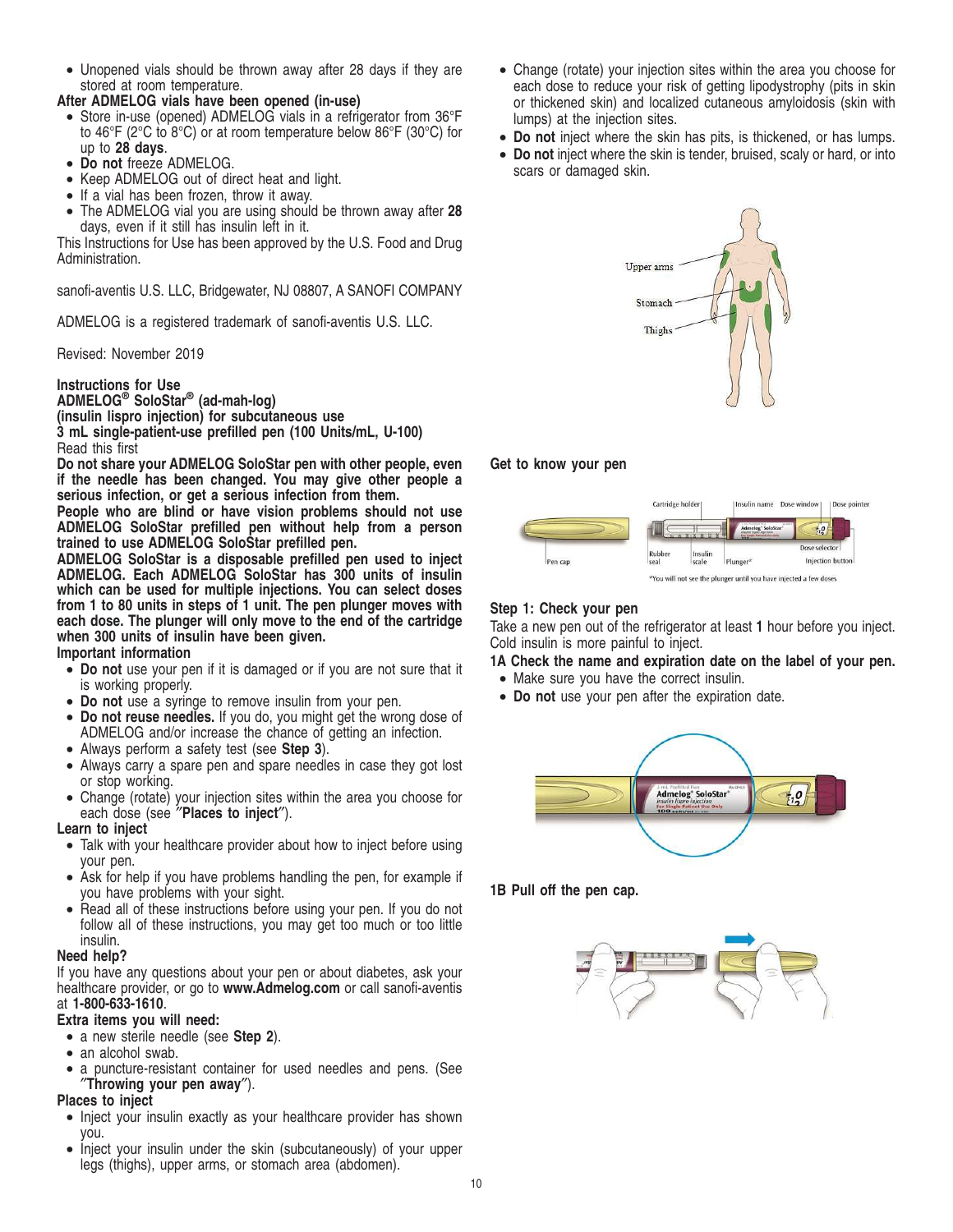# **1C Check that the insulin is clear.**

• **Do not** use the pen if the insulin looks cloudy, colored or contains particles.



**1D Wipe the rubber seal with an alcohol swab.**



# **If you have other injector pens:**

• Making sure you have the correct medicine is especially important if you have other injector pens.

# **Step 2: Attach a new needle**

- **Do not** reuse needles. Always use a new sterile needle for each injection. This helps stop blocked needles, contamination, and infection.
- Only use needles<sup>1</sup> that are compatible for use with ADMELOG SoloStar, e.g. needles from BD (such as BD Ultra-Fine®), Ypsomed (such as Clickfine®), Owen Mumford (such as Unifine<sup>® pentips®).</sup>

**2A Take a new needle and peel off the protective seal.**



**2B Keep the needle straight and screw it onto the pen until fixed. Do not over-tighten.**



**2C Pull off the outer needle cap. Keep this for later.**



# **2D Pull off the inner needle cap and throw away.**



# **Handling needles:**

• Take care when handling needles to prevent needle-stick injury and cross-infection.

# **Step 3: Do a safety test**

- Always do a safety test before each injection to:
- Check your pen and the needle to make sure they are working properly.
- Make sure that you get the correct insulin dose.

# **3A Select 2 units by turning the dose selector until the dose pointer is at the 2 mark.**



- **3B Press the injection button all the way in.**
- When insulin comes out of the needle tip, your pen is working correctly.



### **If no insulin appears:**

- You may need to repeat this step up to 3 times before seeing insulin.
- If no insulin comes out after the third time, the needle may be blocked. If this happens:
	- change the needle (see **Step 6** and **Step 2**),
	- then repeat the safety test (**Step 3**).
- **Do not** use your pen if there is still no insulin coming out of the needle tip. Use a new pen.
- **Do not** use a syringe to remove insulin from your pen.

# **If you see air bubbles:**

• You may see air bubbles in the insulin. This is normal, they will not harm you.

# **Step 4: Select the dose**

**Do not** select a dose or press the injection button without a needle attached. This may damage your pen.

**4A Make sure a needle is attached and the dose is set to '0'.**

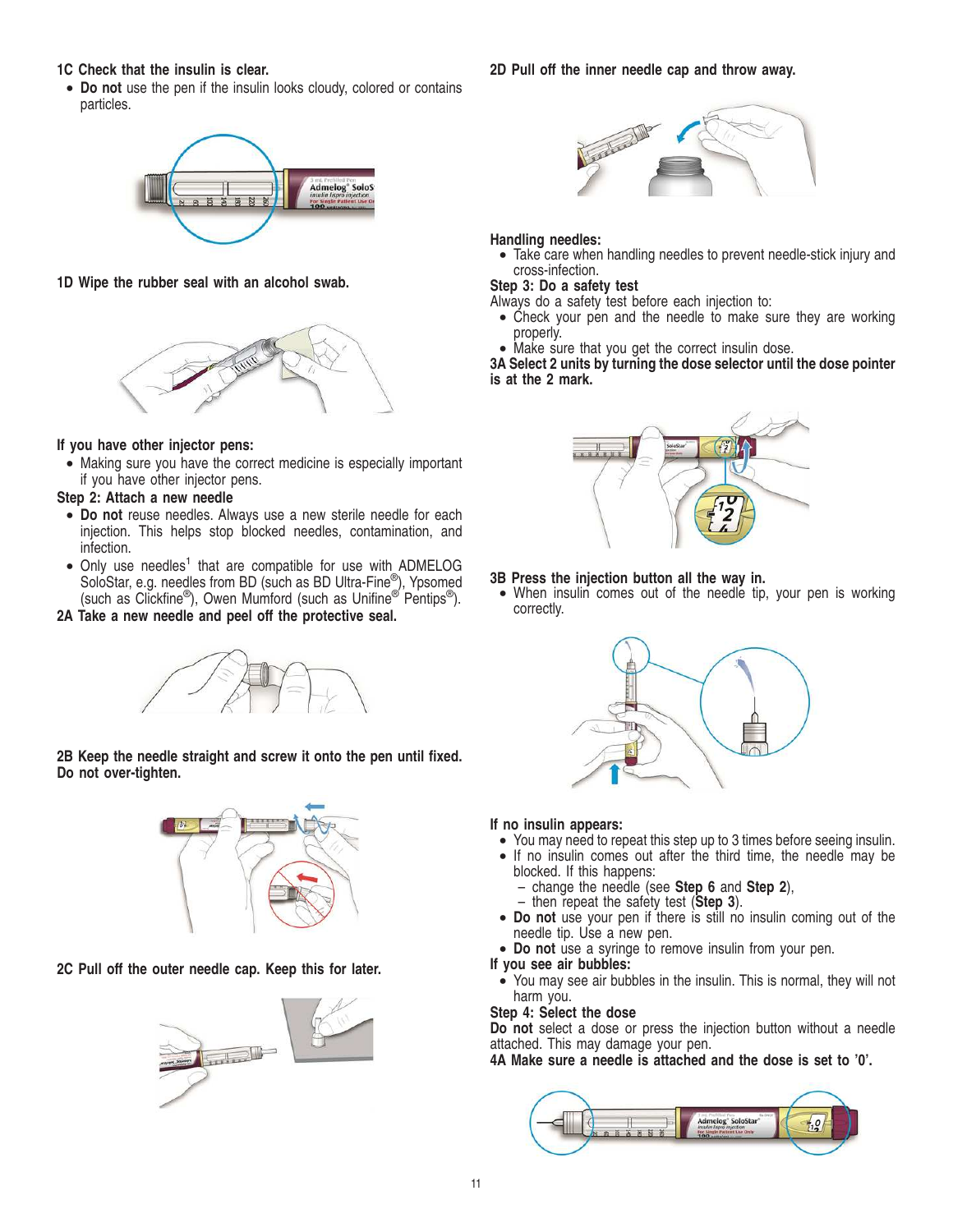**4B Turn the dose selector until the dose pointer lines up with your dose.**

- If you turn past your dose, you can turn back down.
- If there are not enough units left in your pen for your dose, the dose selector will stop at the number of units left.
- If you cannot select your full prescribed dose, use a new pen or inject the remaining units and use a new pen to complete your dose.



# **How to read the dose window**

Even numbers are shown in line with dose pointer.



# **20 units selected**

Odd numbers are shown as a line between even numbers.



# **21 units selected**

### **Units of insulin in your pen:**

- Your pen contains a total of **300** units of insulin. You can select doses from **1** to **80** units in steps of **1** unit. Each pen contains more than 1 dose.
- You can see roughly how many units of insulin are left by looking at where the plunger is on the insulin scale.

# **Step 5: Inject your dose**

If you find it hard to press the injection button in, **do not** force it as this may break your pen. See the section below for help.

**5A Choose a place to inject as shown in the picture above. 5B Push the needle into your skin as shown by your healthcare provider.**

• Do not touch the injection button yet.



**5C Place your thumb on the injection button. Then press all the way in and hold.**

• **Do not** press at an angle. Your thumb could block the dose selector from turning.



**5D Keep the injection button held in and when you see** ″**0**″ **in the dose window, slowly count to 10.**

• This will make sure you get your full dose.



**5E After holding and slowly counting to 10, release the injection button. Then remove the needle from your skin.**

**If you find it hard to press the button in:**

- Change the needle (see **Step 6** and **Step 2**) then do a safety test (see **Step 3**).
- If you still find it hard to press in, get a new pen.
- **Do not** use a syringe to remove insulin from your pen.

# **Step 6: Remove the needle**

- Take care when handling needles to prevent needle-stick injury and cross-infection.
- **Do not** put the inner needle cap back on.

**6A Grip the widest part of the outer needle cap. Keep the needle straight and guide it into the outer needle cap. Then push firmly on.**

• The needle can puncture the cap if it is recapped at an angle.



**6B Grip and squeeze the widest part of the outer needle cap. Turn your pen several times with your other hand to remove the needle**. • Try again if the needle does not come off the first time.